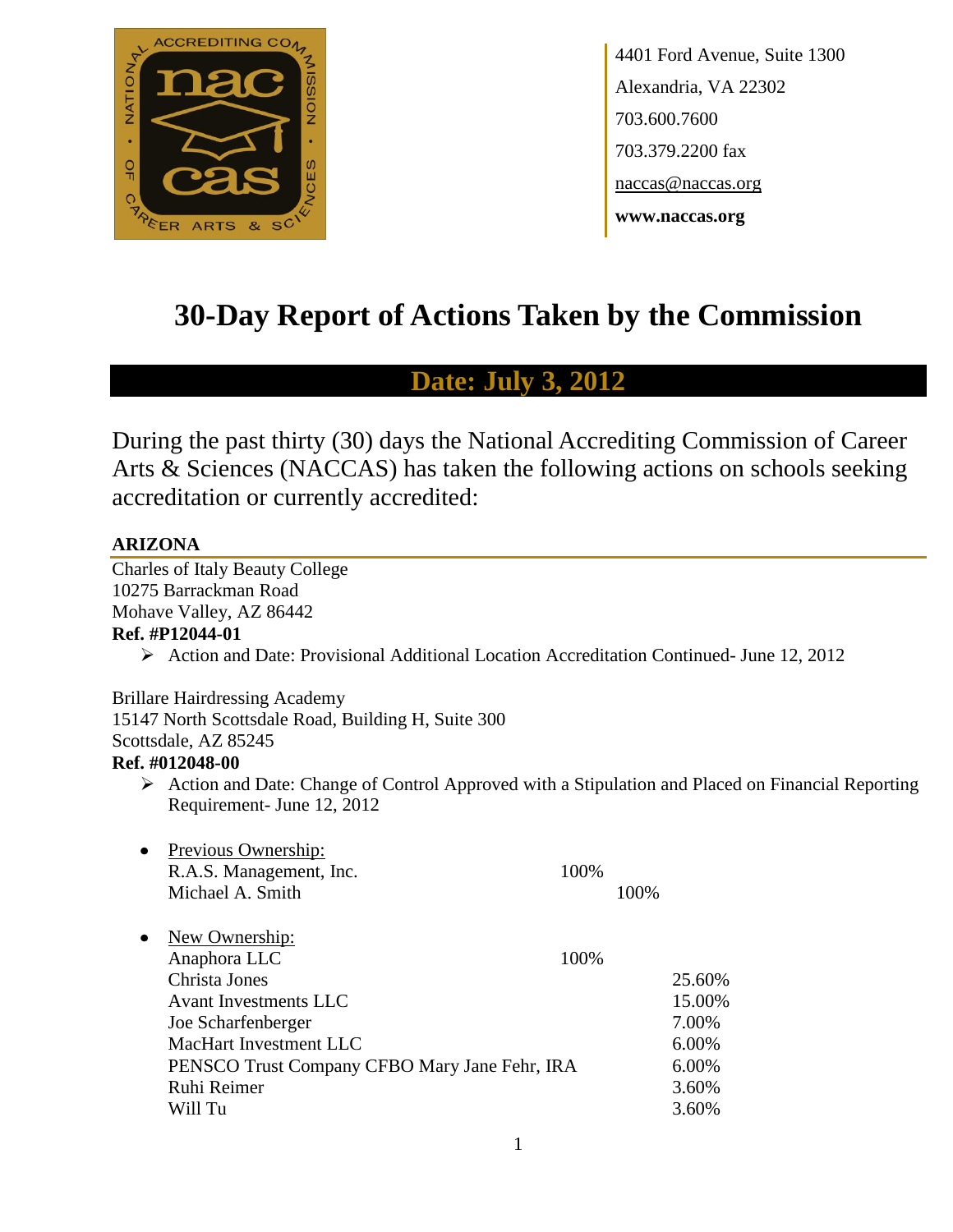| <b>Steven Corwen</b>                               | 3.00% |
|----------------------------------------------------|-------|
| Ann Mellen                                         | 2.00% |
| Remus Repta                                        | 2.00% |
| Sarina Tu                                          | 2.00% |
| <b>Wohlford Family Trust</b>                       | 2.00% |
| <b>Tucker Quayle</b>                               | 2.00% |
| Daniel A Levinson Family Trust                     | 2.00% |
| Mariano Diaz-Bonilla                               | 2.00% |
| Andy Mellen                                        | 2.00% |
| <b>John Nunes</b>                                  | 1.50% |
| Susan Hubbard                                      | 1.40% |
| Jeffrey Igo                                        | 1.17% |
| PENSCO Trust Company CFBO Fred S Fehr, deceased,   |       |
| Mary Jane Fehr, beneficiary                        | 1.00% |
| PENSCO Trust Company CFBO Kelly T Coates, IRA      | 1.00% |
| Matthew Joseph Reintjes                            | 1.00% |
| Richard Davis Banyard, Jr.                         | 1.00% |
| Erik J Platenberg                                  | 1.00% |
| Mehul Vora                                         | 1.00% |
| <b>Sterling Holdings LLC</b>                       | 1.00% |
| PENSCO Trust Company CFBO Guy R Ashley, IRA        | 0.87% |
| PENSCO Trust Company CFBO Susan B Hubbard, IRA     | 0.60% |
| IRA Services Trust & Company CFBO Jeffrey Igo, IRA | 0.53% |
| Daniel B Reimer                                    | 0.50% |
| Kavian Milani                                      | 0.40% |
| <b>Jamal Reimer</b>                                | 0.40% |
| Julie Igo, IRA                                     | 0.30% |
| PENSCO Trust Company CFBO Debora A Vick, deceased, |       |
| Guy R Ashley, beneficiary                          | 0.13% |

Brillare Hairdressing Academy 15210 South  $50^{th}$  Street, #150 Phoenix, AZ 85044

# **Ref. #B12048-01**

 $\triangleright$  Action and Date: Change of Control Approved with a Stipulation and Placed on Financial Reporting Requirement- June 12, 2012

| $\bullet$ | Previous Ownership:<br>R.A.S. Management, Inc.<br>Michael A. Smith | 100% | 100%   |
|-----------|--------------------------------------------------------------------|------|--------|
| $\bullet$ | New Ownership:                                                     |      |        |
|           | Anaphora LLC                                                       | 100% |        |
|           | Christa Jones                                                      |      | 25.60% |
|           | <b>Avant Investments LLC</b>                                       |      | 15.00% |
|           | Joe Scharfenberger                                                 |      | 7.00%  |
|           | MacHart Investment LLC                                             |      | 6.00%  |
|           | PENSCO Trust Company CFBO Mary Jane Fehr, IRA                      |      | 6.00%  |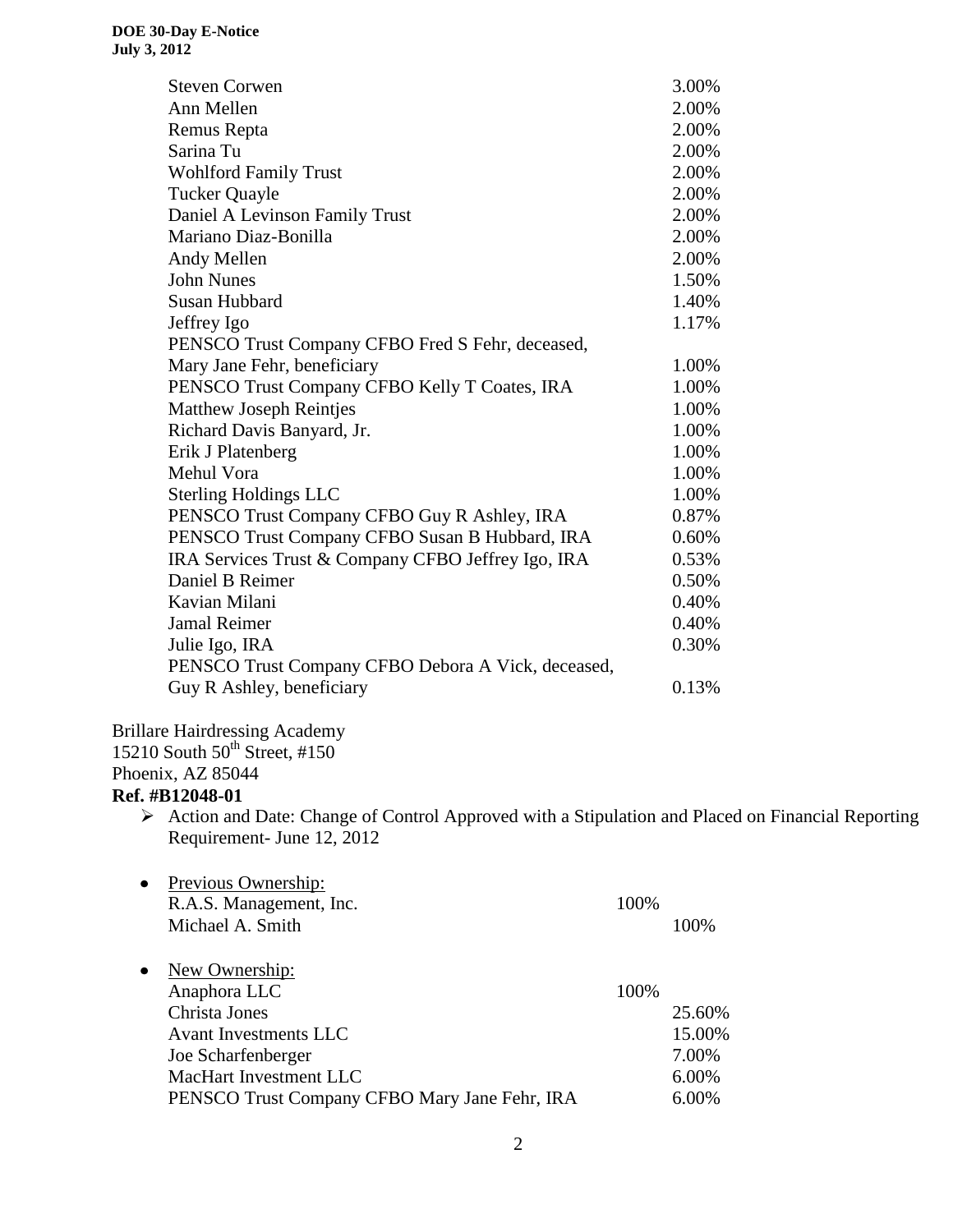| Ruhi Reimer                                        | 3.60% |
|----------------------------------------------------|-------|
| Will Tu                                            | 3.60% |
| <b>Steven Corwen</b>                               | 3.00% |
| Ann Mellen                                         | 2.00% |
| Remus Repta                                        | 2.00% |
| Sarina Tu                                          | 2.00% |
| <b>Wohlford Family Trust</b>                       | 2.00% |
| <b>Tucker Quayle</b>                               | 2.00% |
| Daniel A Levinson Family Trust                     | 2.00% |
| Mariano Diaz-Bonilla                               | 2.00% |
| Andy Mellen                                        | 2.00% |
| <b>John Nunes</b>                                  | 1.50% |
| Susan Hubbard                                      | 1.40% |
| Jeffrey Igo                                        | 1.17% |
| PENSCO Trust Company CFBO Fred S Fehr, deceased,   |       |
| Mary Jane Fehr, beneficiary                        | 1.00% |
| PENSCO Trust Company CFBO Kelly T Coates, IRA      | 1.00% |
| <b>Matthew Joseph Reintjes</b>                     | 1.00% |
| Richard Davis Banyard, Jr.                         | 1.00% |
| Erik J Platenberg                                  | 1.00% |
| Mehul Vora                                         | 1.00% |
| <b>Sterling Holdings LLC</b>                       | 1.00% |
| PENSCO Trust Company CFBO Guy R Ashley, IRA        | 0.87% |
| PENSCO Trust Company CFBO Susan B Hubbard, IRA     | 0.60% |
| IRA Services Trust & Company CFBO Jeffrey Igo, IRA | 0.53% |
| Daniel B Reimer                                    | 0.50% |
| Kavian Milani                                      | 0.40% |
| <b>Jamal Reimer</b>                                | 0.40% |
| Julie Igo, IRA                                     | 0.30% |
| PENSCO Trust Company CFBO Debora A Vick, deceased, |       |
| Guy R Ashley, beneficiary                          | 0.13% |
|                                                    |       |

Marinello School of Beauty and Spa Academy 2111 West University Drive Mesa, AZ 85201

# **Ref. #B14214-01**

Action and Date: Institution Removed from Financial Monitoring- June 12, 2012

# **ARKANSAS**

| Paul Mitchell The School Arkansas               | Next Renewal Date: May 2015                                                             |
|-------------------------------------------------|-----------------------------------------------------------------------------------------|
| 2167-2177 West Martin Luther King Jr. Boulevard |                                                                                         |
| Fayetteville, AR 72701                          |                                                                                         |
| Ref. #013001-00                                 |                                                                                         |
|                                                 | Action and Date: Renewal of Accreditation – April 29, 2009 (CORRECTED LETTER dated June |
| $28, 2012$ <sup>*</sup>                         |                                                                                         |
|                                                 |                                                                                         |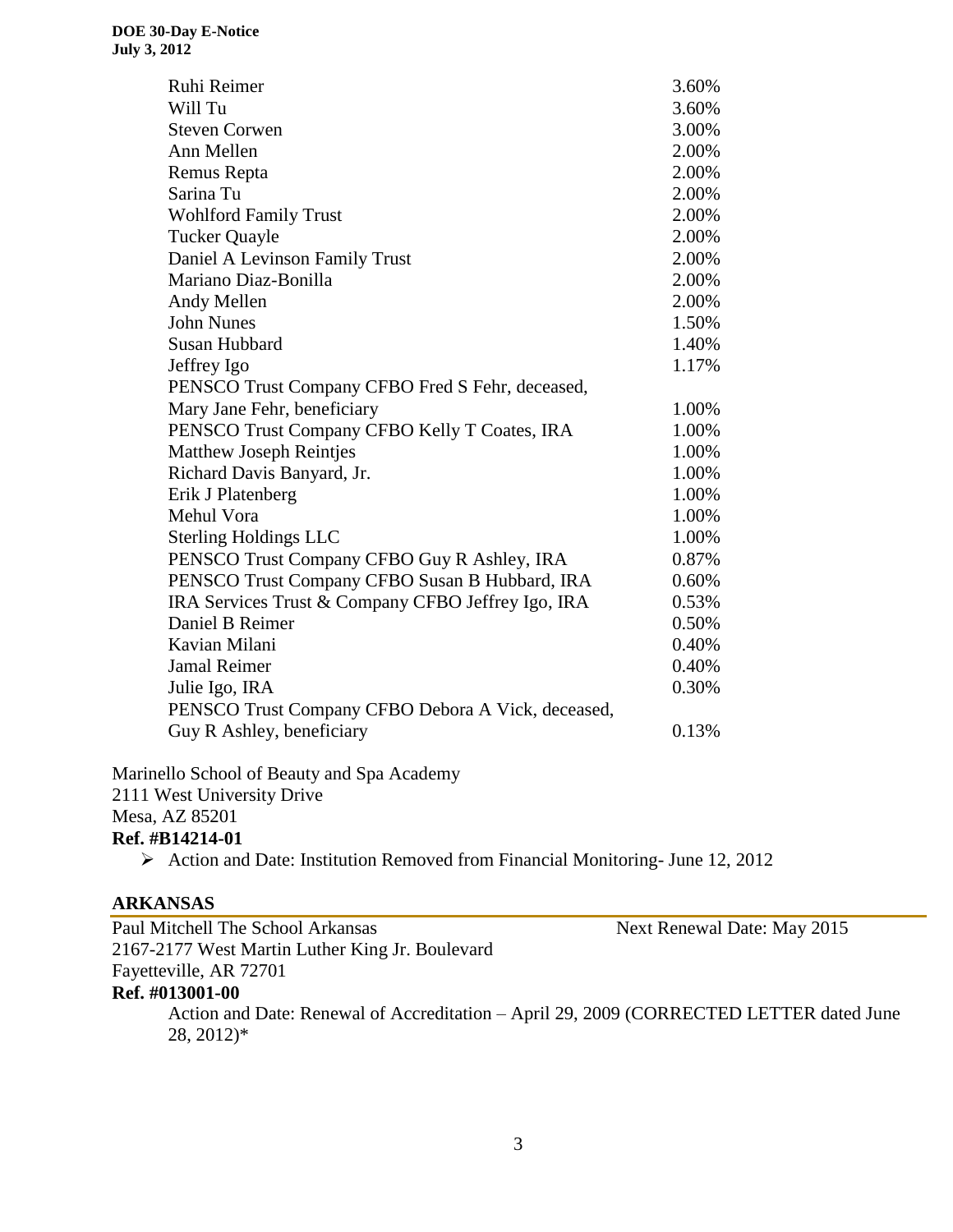**\* This is a correction to an action letter dated April 29, 2009 and previously reported to the Department via E-Notice. The previous action letter incorrectly listed the institution's ownership structure. NACCAS has updated its records to reflect this change.**

ABC Beauty College, Inc. The Second Second Second Second Second Second Second Second Second Second Second Second Second Second Second Second Second Second Second Second Second Second Second Second Second Second Second Seco 203 South  $26<sup>th</sup>$  Street, Suites B, C & D Arkadelphia, AR 71923 **Ref. #013032-00**

Action and Date: Renewal of Accreditation- June 12, 2012

ABC Beauty College, Inc. Next Renewal Date: May 2018 103 Brenda Street Hot Springs, AR 71913 **Ref. #B13032-01** Action and Date: Renewal of Accreditation- June 12, 2012

Crossett School of Cosmetology Next Renewal Date: September 2014 121 Pine Street Crossett, AR 71635 **Ref. #013040-00**

 Action and Date: Renewal of Accreditation and Probation Continued; Removed from Financial Monitoring- June 12, 2012

# **CALIFORNIA**

Marinello School of Beauty 1241 South Soto Street, Suite 101 Los Angeles, CA 90023 **Ref. #014014-00**

Action and Date: Institution Removed from Financial Monitoring- June 12, 2012

Marinello School of Beauty and Spa Academy 6111 Wilshire Boulevard Los Angeles, CA 90048 **Ref. #B14014-01**

 $\triangleright$  Action and Date: Institution Removed from Financial Monitoring- June 12, 2012

Marinello School of Beauty 240 South Market Street Inglewood, CA 90301 **Ref. #B14014-02**

Action and Date: Institution Removed from Financial Monitoring- June 12, 2012

Marinello School of Beauty 18442 Sherman Way Reseda, CA 91335 **Ref. #B14014-03**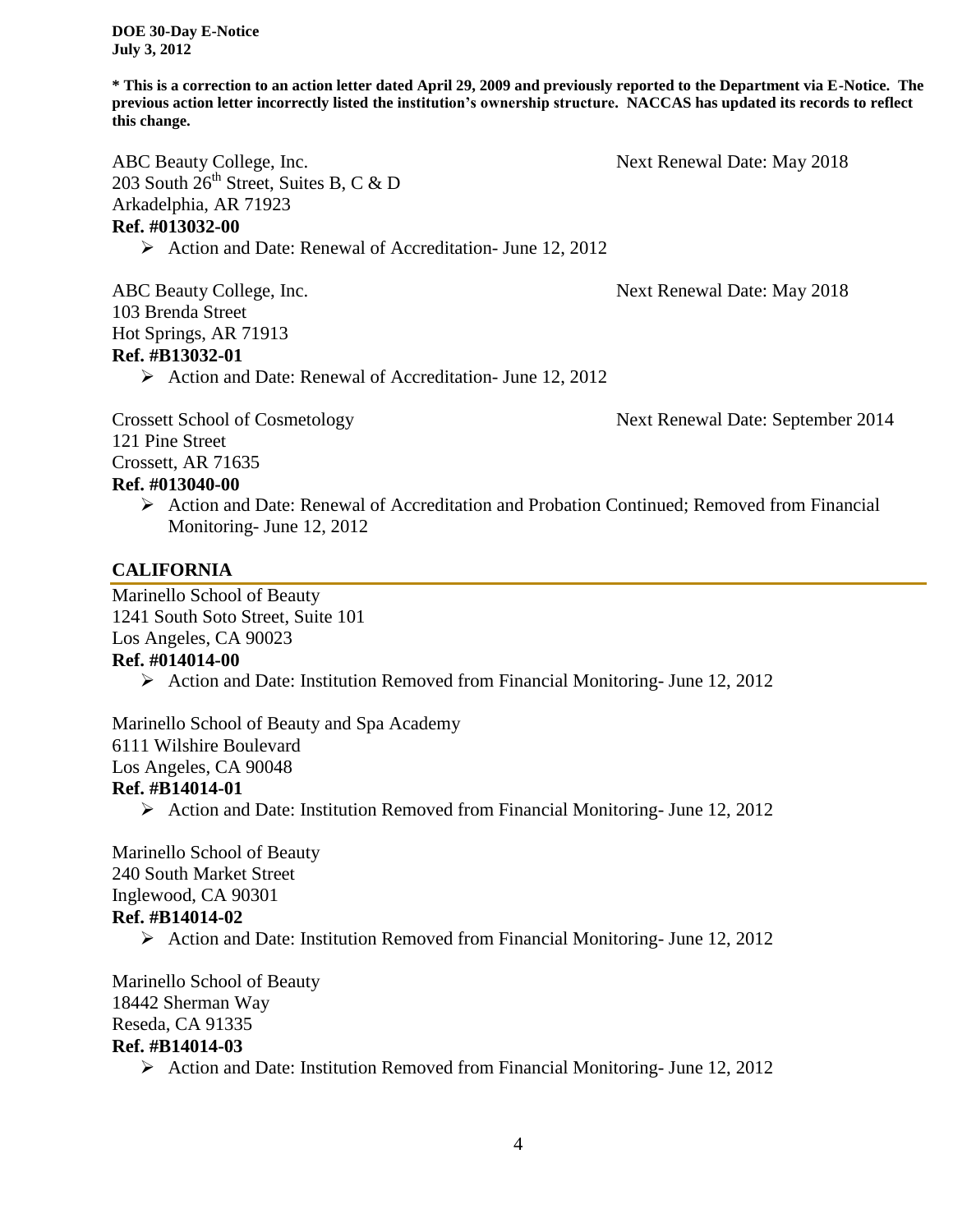Marinello School of Beauty 1125 E. Los Angeles Avenue Simi Valley, CA 93065 **Ref. #B14014-05**  $\triangleright$  Action and Date: Institution Removed from Financial Monitoring- June 12, 2012

Marinello School of Beauty 118 Plaza Drive West Covina, CA 91790 **Ref. #B14014-06**

 $\triangleright$  Action and Date: Institution Removed from Financial Monitoring- June 12, 2012

Marinello School of Beauty 721 West Second Street, Suite E San Bernardino, CA 92410

#### **Ref. #B14014-07**

 $\triangleright$  Action and Date: Institution Removed from Financial Monitoring- June 12, 2012

Marinello School of Beauty 940 North Mountain Avenue Ontario, CA 91762

#### **Ref. #B14014-08**

 $\triangleright$  Action and Date: Institution Removed from Financial Monitoring- June 12, 2012

Marinello School of Beauty 6538 Greenleaf Avenue Whittier, CA 90601

# **Ref. #B14014-09**

Action and Date: Institution Removed from Financial Monitoring- June 12, 2012

Marinello School of Beauty 2418 Lomita Boulevard, Suite B Lomita, CA 90717

#### **Ref. #B14014-10**

 $\triangleright$  Action and Date: Institution Removed from Financial Monitoring- June 12, 2012

Marinello School of Beauty 7550 Miramar Road, Suite 400 San Diego, CA 92126 **Ref. #B14014-11**

Action and Date: Institution Removed from Financial Monitoring- June 12, 2012

Marinello School of Beauty 841 Arnele Avenue El Cajon, CA 92020 **Ref. #B14014-12**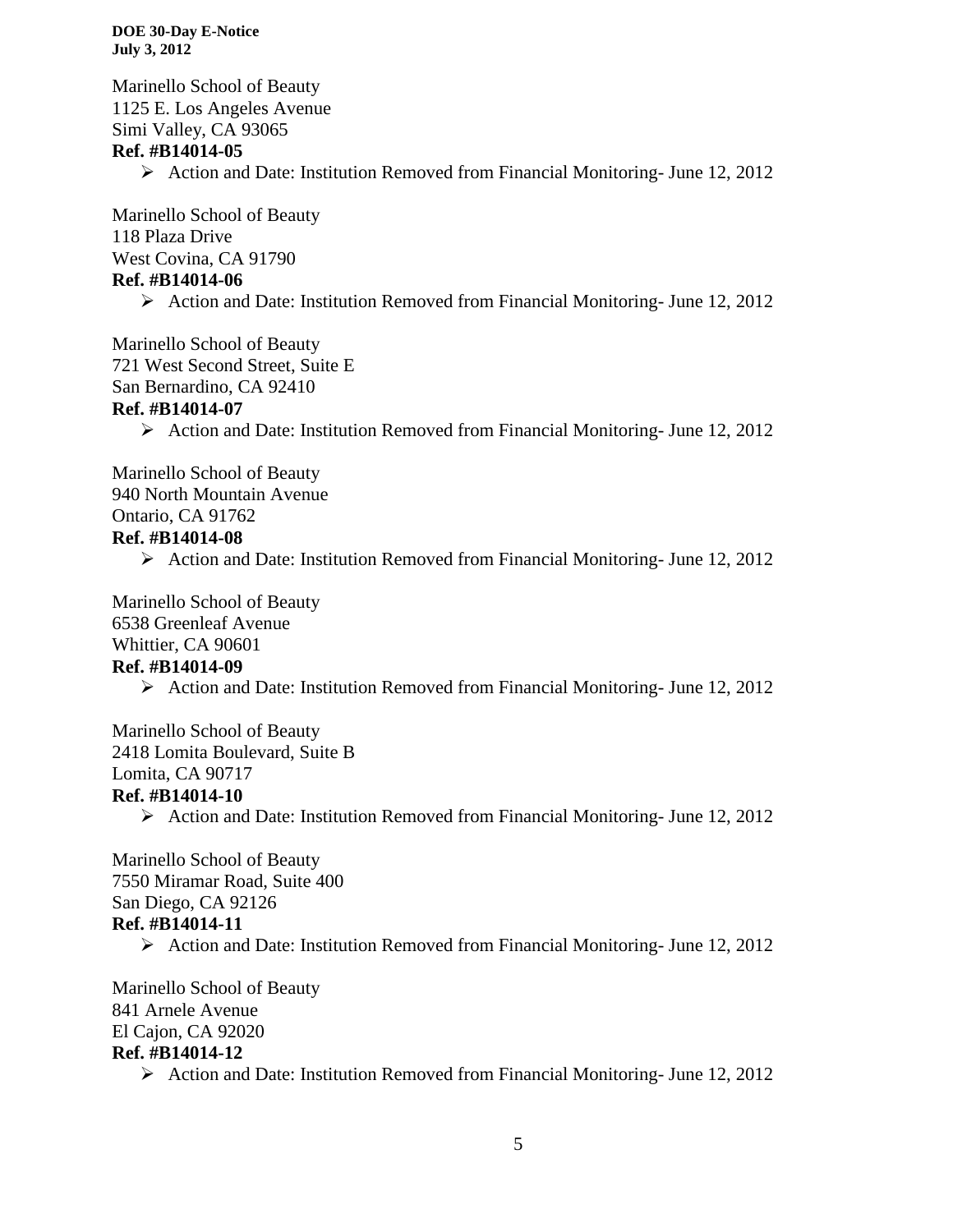| <b>DOE 30-Day E-Notice</b><br><b>July 3, 2012</b>                                                                                                                                                                                    |                                                               |
|--------------------------------------------------------------------------------------------------------------------------------------------------------------------------------------------------------------------------------------|---------------------------------------------------------------|
| Marinello School of Beauty<br>14311 Bear Valley Road, Suite 101<br>Victorville, CA 92392<br>Ref. #P14014-13                                                                                                                          |                                                               |
| $\triangleright$ Action and Date: Institution Removed from Financial Monitoring-June 12, 2012                                                                                                                                        |                                                               |
| Marinello School of Beauty<br>14311 Bear Valley Road, Suite 101<br>Victorville, CA 92392<br>Ref. #B14014-13                                                                                                                          | Next Renewal Date: September 2014<br>Previous Ref. #P14014-13 |
| $\triangleright$ Action and Date: Full Additional Location Accreditation Granted- June 12, 2012                                                                                                                                      |                                                               |
| Marinello School of Beauty<br>663 North Euclid Street<br>Anaheim, CA 92801<br>Ref. #P14014-14<br>$\triangleright$ Action and Date: Institution Removed from Financial Monitoring-June 12, 2012                                       |                                                               |
| <b>Bellus Academy</b><br>1073 East Main Street<br>El Cajon, CA 92021<br>Ref. #014054-00<br>$\triangleright$ Action and Date: Renewal of Accreditation- June 12, 2012                                                                 | Next Renewal Date: January 2018                               |
| <b>Bellus Academy</b><br>1520 East Plaza Boulevard<br>National City, CA 91950<br>Ref. #014055-00<br>> Action and Date: Renewal of Accreditation- June 12, 2012                                                                       | Next Renewal Date: January 2018                               |
| <b>Tulare Beauty College</b><br>1400 West Inyo Avenue<br>Tulare, CA 93274<br>Ref. #014070-00<br>$\triangleright$ Action and Date: Renewal of Accreditation- June 12, 2012                                                            | Next Renewal Date: September 2016                             |
| Marinello School of Beauty<br>23635 El Toro Road, Suite K<br>Lake Forest, CA 92630<br>Ref. #014175-00<br>$\triangleright$ Action and Date: Institution Removed from Financial Monitoring-June 12, 2012<br>Marinello School of Beauty |                                                               |
| 3737 Ming Avenue<br>Bakersfield, CA 93309<br>Ref. #P14175-01<br>$\triangleright$ Action and Date: Institution Removed from Financial Monitoring-June 12, 2012                                                                        |                                                               |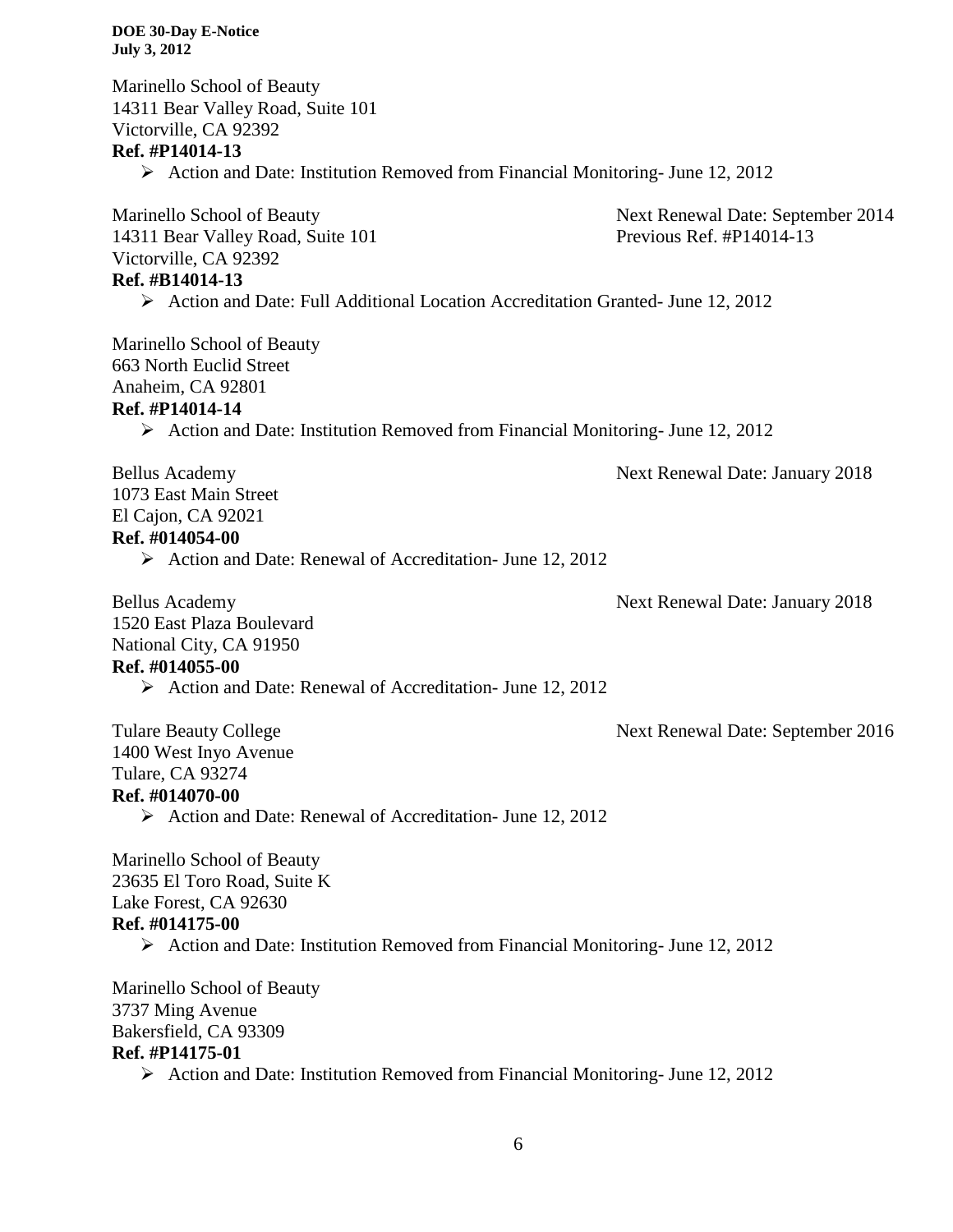Marinello School of Beauty 2335 South Mooney Boulevard Visalia, CA 93277

#### **Ref. #P14175-02**

 $\triangleright$  Action and Date: Institution Removed from Financial Monitoring- June 12, 2012

Marinello School of Beauty 200 North San Fernando Boulevard Burbank, CA 91502 **Ref. #014079-00**

 $\triangleright$  Action and Date: Institution Removed from Financial Monitoring- June 12, 2012

Marinello School of Beauty 641 West Palmdale Boulevard Palmdale, CA 93550

# **Ref. #B14079-01**

 $\triangleright$  Action and Date: Institution Removed from Financial Monitoring- June 12, 2012

Marinello School of Beauty 955 South Monroe Street

Santa Clara, CA 95050

# **Ref. #014126-00**

 $\triangleright$  Action and Date: Institution Removed from Financial Monitoring-June 12, 2012

Marinello School of Beauty 1760 Freemont Boulevard, Suite #F-2 Seaside, CA 93955

#### **Ref. #B14126-01**

Action and Date: Institution Removed from Financial Monitoring- June 12, 2012

Marinello School of Beauty  $159 \, 2^{nd}$  Avenue San Mateo, CA 94401 **Ref. #B14126-02**

 $\triangleright$  Action and Date: Institution Removed from Financial Monitoring- June 12, 2012

Marinello School of Beauty 22641 Main Street Hayward, CA 94541 **Ref. #B14126-03**

Action and Date: Institution Removed from Financial Monitoring- June 12, 2012

Marinello School of Beauty 2806 Castro Valley Boulevard Castro Valley, CA 94546

# **Ref. #B14126-04**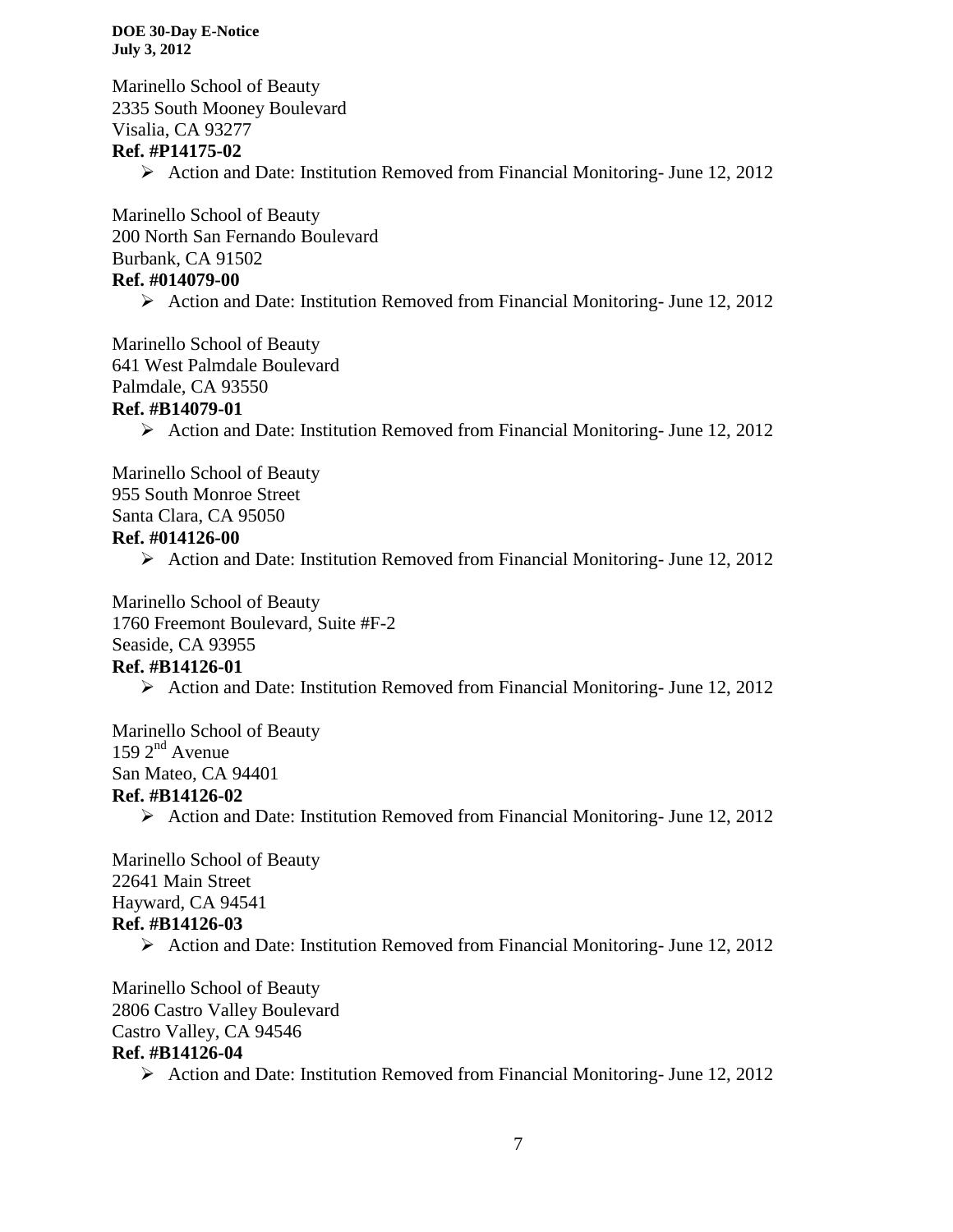Marinello School of Beauty 24741 Alessandro Boulevard Moreno Valley, CA 92553 **Ref. #014214-00**  $\triangleright$  Action and Date: Institution Removed from Financial Monitoring- June 12, 2012 Marinello School of Beauty 854 Fourth Street San Rafael, CA 94901 **Ref. #P14214-02**  $\triangleright$  Action and Date: Institution Removed from Financial Monitoring- June 12, 2012 Athena College of Beauty 23565 Moulton Parkway, Suite A & B Laguna Hills, CA 92653 **Ref. #014230-00** Action and Date: Change of Control Approved and Placed on Financial Reporting Requirement-June 1, 2012 • Previous Ownership: Forest Lake Education Management LLC DBA Athena College of Beauty 100% Mr. Jeffrey Tice 49% Ms. Heidi Berman 51% • New Ownership: Advance Beauty College, Inc. 100% Tam Nguyen 50% Linh Nguyen 50% Bellus Academy 13266 Poway Road Poway, CA 92064

#### **Ref. #014240-00**

- Action and Date: Non-Substantive Continuing Education Provider Acknowledged- June 19, 2012
- Continuing Education Classes: Out of the Kit FX 14 Clock Hours Working with Prosthetics 21 Clock Hours Airbrush 35 Clock Hours

Marinello School of Beauty 1035 Market Street San Francisco, CA 94103 **Ref. #014241-00**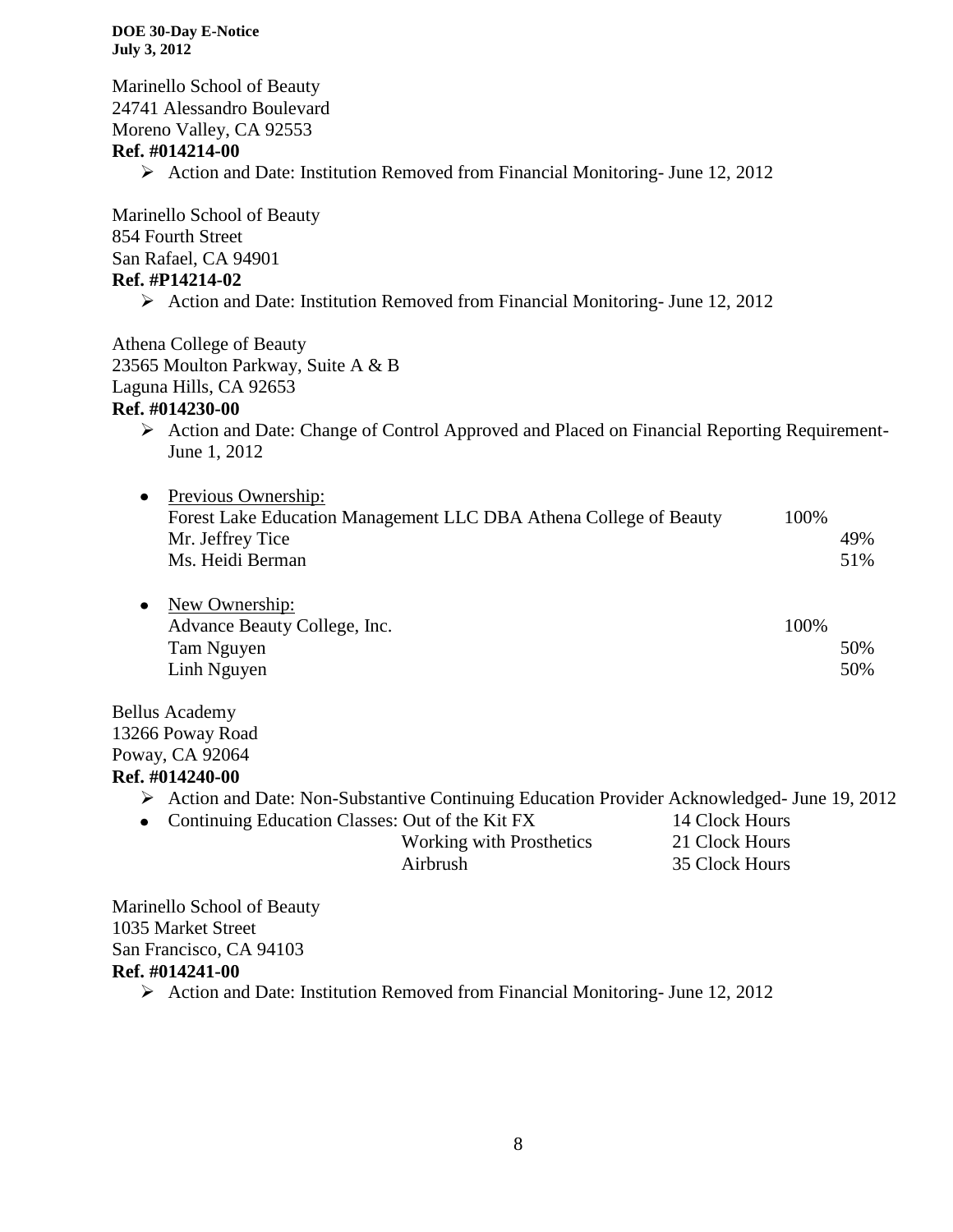Marinello School of Beauty 2525 Dominic Drive, Suite E Chico, CA 95928 **Ref. #B14241-01**

Action and Date: Institution Removed from Financial Monitoring- June 12, 2012

Marinello School of Beauty 1560 Market Street Redding, CA 96001 **Ref. #B14241-02**

 $\triangleright$  Action and Date: Institution Removed from Financial Monitoring- June 12, 2012

Marinello School of Beauty 3117 West Shaw Avenue, Suite 108 Fresno, CA 93711

#### **Ref. #P14241-03**

 $\triangleright$  Action and Date: Institution Removed from Financial Monitoring- June 12, 2012

Marinello School of Beauty 2627 West Florida Avenue, Suite 100 Hemet, CA 92545 **Ref. #014323-00**

 $\triangleright$  Action and Date: Institution Removed from Financial Monitoring- June 12, 2012

Marinello School of Beauty 35871 Date Palm Drive Cathedral City, CA 92234 **Ref. #B14323-01**

Action and Date: Institution Removed from Financial Monitoring- June 12, 2012

Marinello School of Beauty 1600 South Azusa Avenue, Unit 244 City of Industry, CA 91748 **Ref. #B14323-04**

 $\triangleright$  Action and Date: Institution Removed from Financial Monitoring- June 12, 2012

Marinello School of Beauty 4210 East Gage Avenue Bell, CA 90201 **Ref. #B14323-05**

Action and Date: Institution Removed from Financial Monitoring- June 12, 2012

Marinello School of Beauty 8527 Alondra Boulevard, Suite 129 Paramount, CA 90723 **Ref. #B14323-06**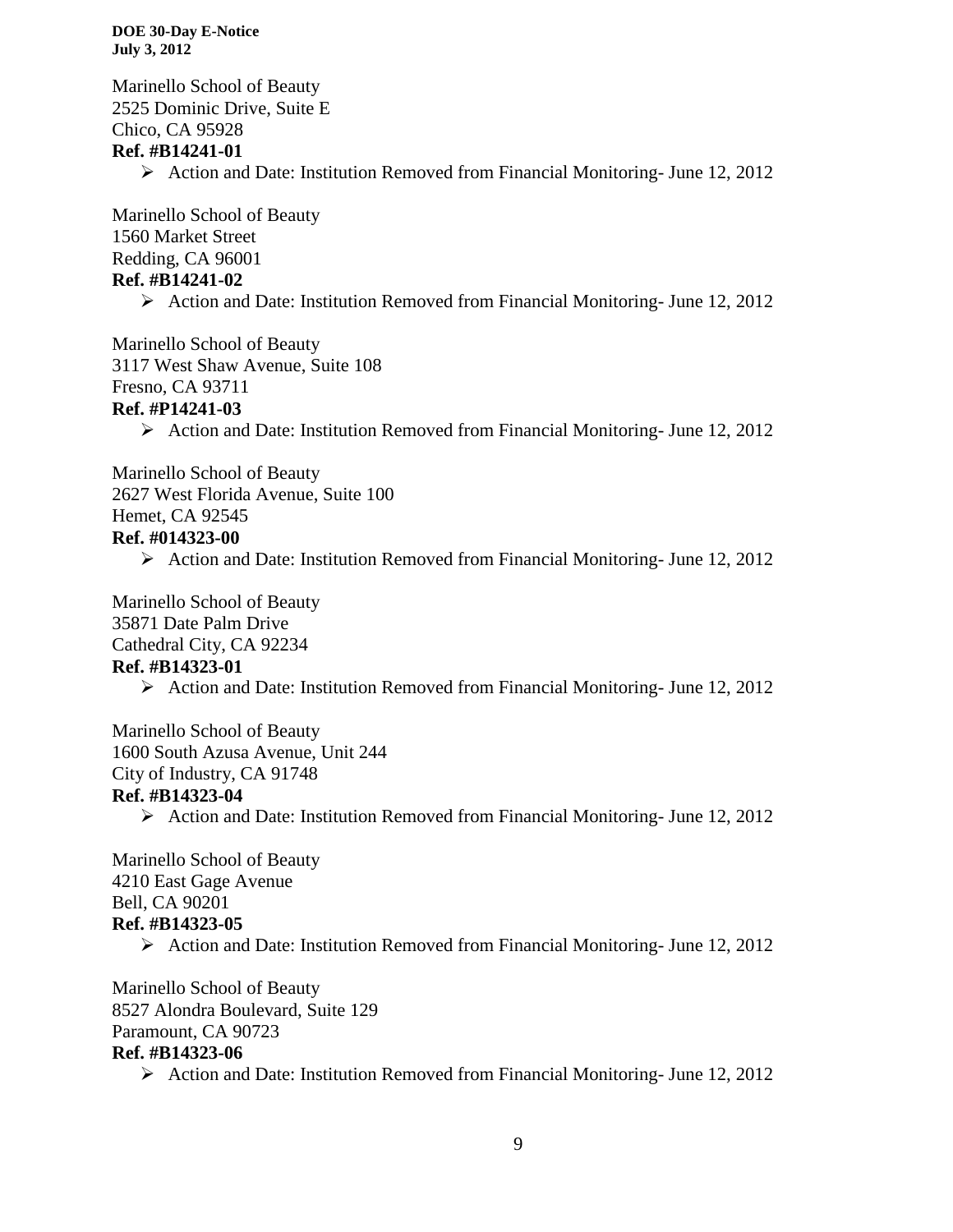Marinello School of Beauty 19022 Brookhurst Street Huntington Beach, CA 92646 **Ref. #B14323-07**  $\triangleright$  Action and Date: Institution Removed from Financial Monitoring- June 12, 2012

Marinello School of Beauty 39449 Los Alamos Road Murrieta, CA 92563 **Ref. #P14323-02**

 $\triangleright$  Action and Date: Institution Removed from Financial Monitoring- June 12, 2012

Marinello School of Beauty 2110 Main Street Napa, CA 94559 **Ref. #P14323-03**

Action and Date: Institution Removed from Financial Monitoring- June 12, 2012

Palace Beauty College 1517 South Western Avenue Los Angeles, CA 90006 **Ref. #014334-00**

- $\triangleright$  Action and Date: Addition of Program Approved with a Stipulation- June 12, 2012
- New Programs: Massager Therapy Practitioner 350 Clock Hours Massager Therapy Technician 600 Clock Hours

Healthy Hair Academy 2648 West Imperial Highway Inglewood, CA 90303 **Ref. #014339-00**

> $\triangleright$  Action and Date: Withdrawal of Accreditation with the Right to Appeal and Probation Continued-June 1, 2012

Marinello School of Beauty 5522 Garfield Avenue Sacramento, CA 95841 **Ref. #014347-00**

Action and Date: Institution Removed from Financial Monitoring- June 12, 2012

Marinello School of Beauty 1849 Willow Pass Road, Suite 400 Concord, CA 94520 **Ref. #B14347-01**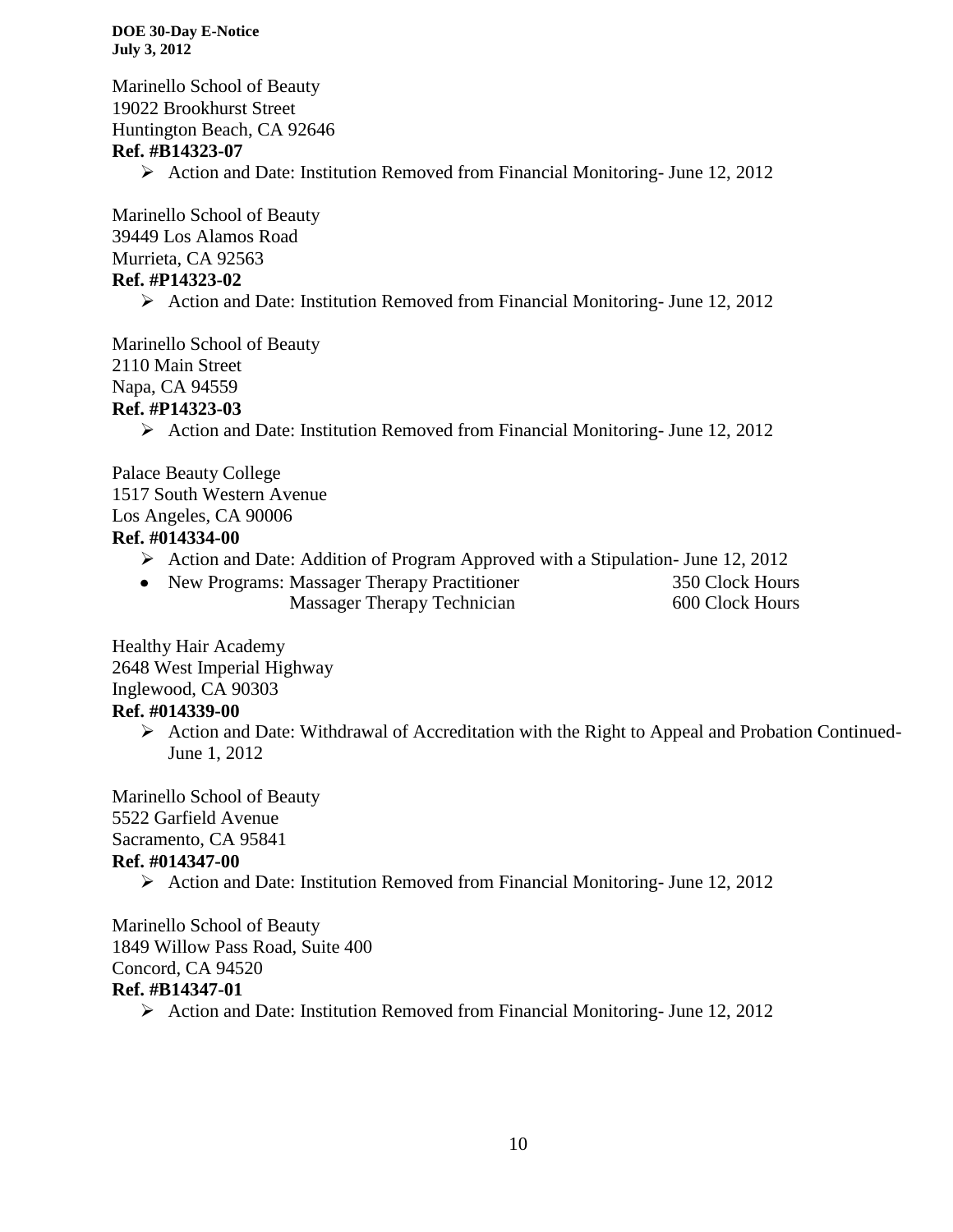Marinello School of Beauty 445 West Weber, Suite 223 Stockton, CA 95203 **Ref. #B14347-02**

 $\triangleright$  Action and Date: Institution Removed from Financial Monitoring- June 12, 2012

International College of Cosmetology 3701 International Boulevard Oakland, CA 94601 **Ref. #014349-00**

 $\triangleright$  Action and Date: Institution Removed from Financial Monitoring- June 12, 2012

Cinta Aveda Institute 305 Kearny Street San Francisco, CA 94108

# **Ref. #014370-00**

- $\triangleright$  Action and Date: Non-Substantive Expansion of Campus Acknowledged- June 28, 2012
- Expanded Campus Facility: 333 Kearny Street, San Francisco, CA 94108

Sutter Beauty College 651 North Palora Avenue Yuba City, CA 95991

#### **Ref. #014380-00**

Action and Date: Institution Removed from Low Outcomes Monitoring (Licensure)- June 12, 2012

4330 Clayton Road, Suite 1-E Previous Ref. #I10089-00 Concord, CA 94521

W Institute of Cosmetology Next Renewal Date: May 2014

# **Ref. #014390-00**

 $\triangleright$  Action and Date: Initial Accreditation Granted- June 12, 2012

#### **COLORADO**

2938 North Avenue, Unit B Grand Junction, CO 81504 **Ref. #015023-00**

The Salon Professional Academy Next Renewal Date: January 2018

Action and Date: Renewal of Accreditation- June 12, 2012

Empire Beauty School Next Renewal Date: September 2017 16800 East Mississippi Avenue Aurora, CO 80017

#### **Ref. #B15024-04**

Action and Date: Renewal of Accreditation- November 9, 2011 (CORRECTED LETTER dated June 11, 2012)\*

**\* This is a correction to an action letter dated November 9, 2011 and previously reported to the Department via E-Notice. The previous action letter showed the incorrect anniversary date. NACCAS has updated its records to reflect this change.**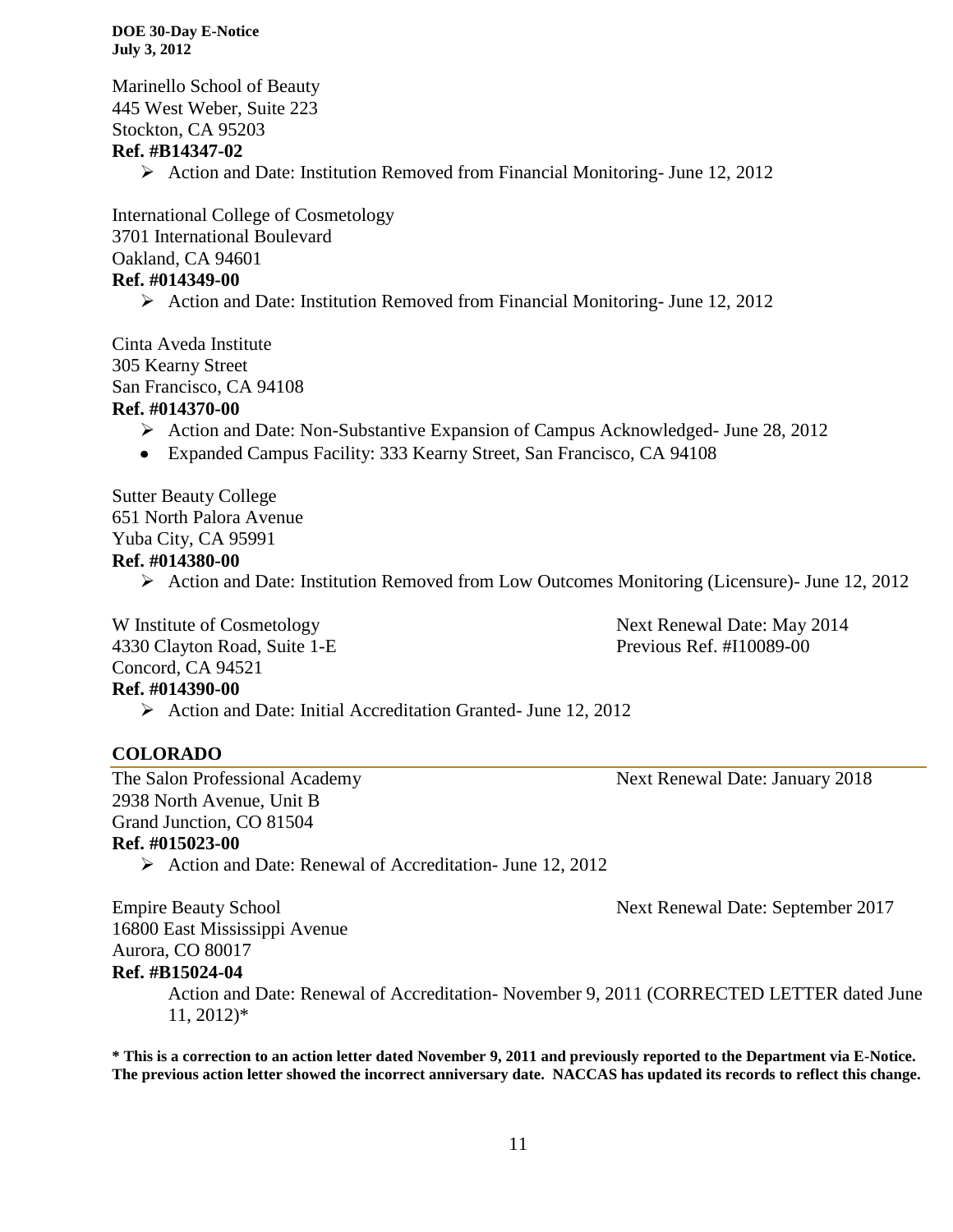Empire Beauty School Next Renewal Date: January 2018  $3811$  East  $120^{th}$  Avenue Thornton, CO 80233

# **Ref. #015028-00**

Action and Date: Renewal of Accreditation- June 12, 2012

Hair Dynamics Education Center Next Renewal Date: May 2018 6464 South College Avenue Fort Collins, CO 80525 **Ref. #015035-00**

Action and Date: Renewal of Accreditation- June 12, 2012

# **CONNECTICUT**

Brio Academy of Cosmetology 1000 Main Street East Hartford, CT 06108

#### **Ref. #016003-00**

- Action and Date: Non-Substantive Change of Name Acknowledged- June 11, 2012
- Previous Name: Brio Academy of Cosmetology/East Hartford
- New Name: Brio Academy of Cosmetology
- New Alternate Name: Brio Academy

Brio Academy of Cosmetology 1000 Main Street East Hartford, CT 06108 **Ref. #016003-00**

 $\triangleright$  Action and Date: Institution Removed from Financial Monitoring- June 12, 2012

Paul Mitchell the School 2 National Place Danbury, CT 06810

# **Ref. #016004-00**

- $\triangleright$  Action and Date: Change of Location Approved- June 12, 2012
- Previous Location: 109 South Street, Danbury, CT 06810
- New Location: 2 National Place, Danbury, CT 06810

Brio Academy of Cosmetology 1231 East Main Street Meriden, CT 06450 **Ref. #016018-00**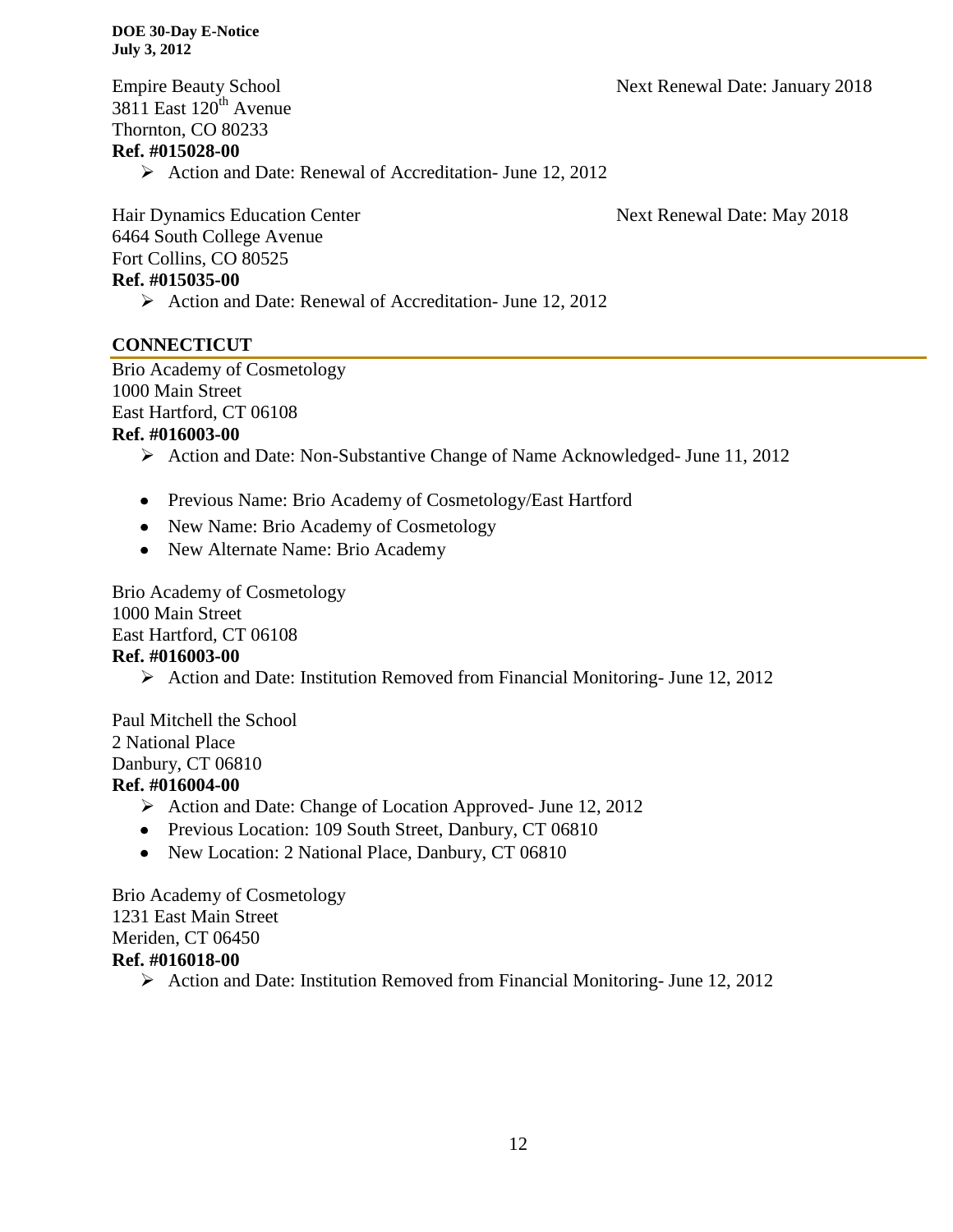Brio Academy of Cosmetology 1245 Dixwell Avenue, Suite 8 Hamden, CT 06514 **Ref. #B16018-01**

Action and Date: Institution Removed from Financial Monitoring- June 12, 2012

Brio Academy of Cosmetology 675 Kings Highway East Fairfield, CT 06824 **Ref. #B16018-02**

 $\triangleright$  Action and Date: Institution Removed from Financial Monitoring- June 12, 2012

Brio Academy of Cosmetology 1320 Main Street Tyler Square Willimantic, CT 06226

#### **Ref. #B16018-03**

 $\triangleright$  Action and Date: Institution Removed from Financial Monitoring- June 12, 2012

Brio Academy of Cosmetology 1027 Fairfield Avenue

Bridgeport, CT 06605

#### **Ref. #P16018-04**

 $\triangleright$  Action and Date: Institution Removed from Financial Monitoring- June 12, 2012

Brio Academy of Cosmetology- Niantic 63 Pennsylvania Avenue Niantic, CT 06357 **Ref. #016029-00**

Action and Date: Institution Removed from Financial Monitoring- June 12, 2012

Brio Academy of Cosmetology- Torrington 33 East Main Street Torrington, CT 06790

# **Ref. #B16029-01**

Action and Date: Institution Removed from Financial Monitoring- June 12, 2012

Brio Academy 624 Enfield Street Enfield, CT 06082 **Ref. #B16029-02**

Action and Date: Institution Removed from Financial Monitoring- June 12, 2012

Tonsorial Academy of Cosmetology & Barber Styling LLC Next Renewal Date: May 2018 217- 219 Boston Post Road West Haven, CT 06516 **Ref. #016042-00**

Action and Date: Renewal of Accreditation- June 12, 2012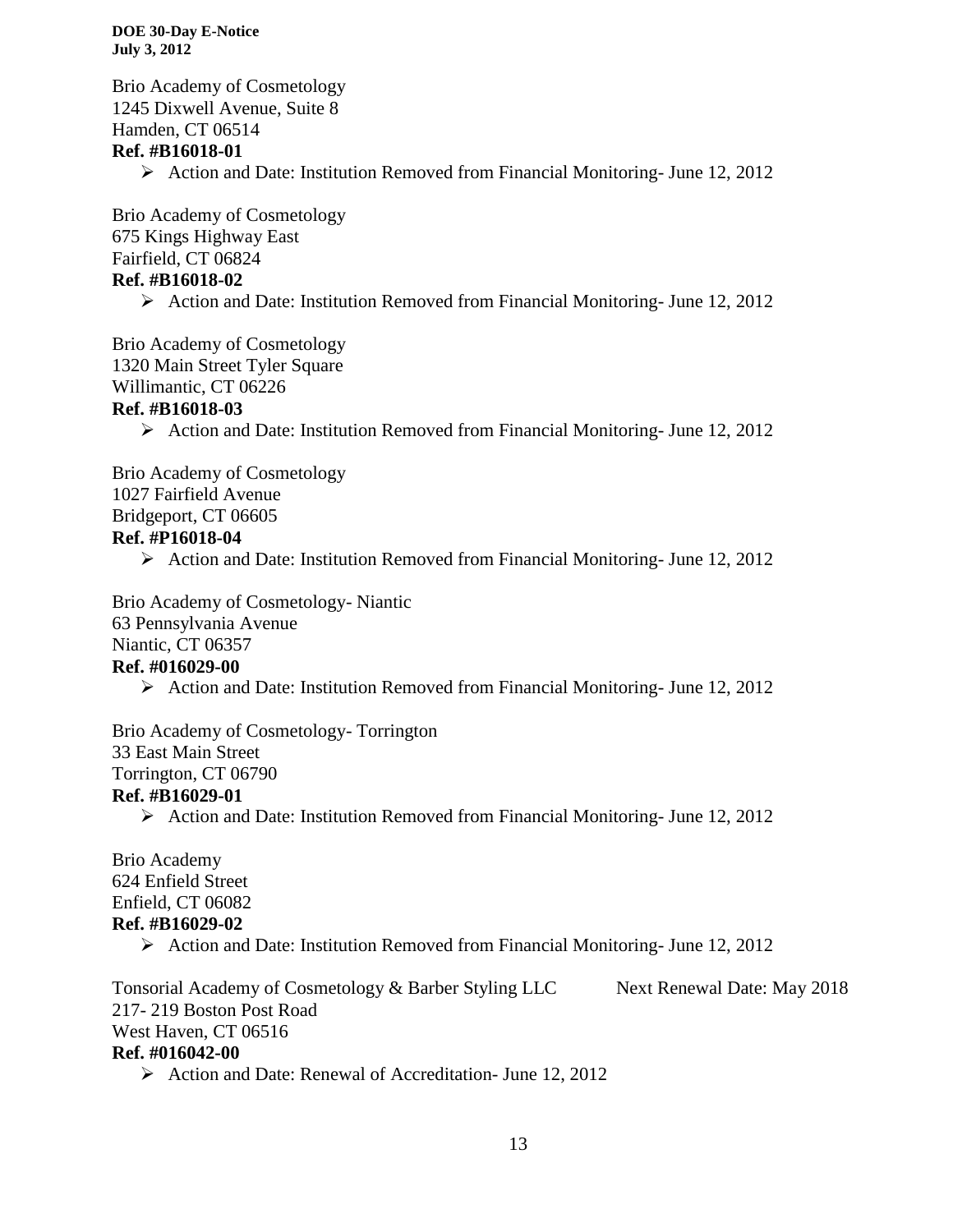# **FLORIDA**

Riverside Hairstyling Academy 3530 Beach Boulevard Jacksonville, FL 32207

# **Ref. #019009-00**

 Action and Date: Change of Ownership Visit Acknowledged and Accreditation Continued- June 12, 2012

Manhattan Hairstyling Academy Next Renewal Date: January 2018 4315 South Manhattan Avenue Tampa, FL 33611 **Ref. #019041-00**

- Action and Date: Renewal of Accreditation and Addition of Program Approved with a Stipulation-June 12, 2012
- New Programs: Barber 1200 Clock Hours

Massage Therapy 750 Clock Hours Teacher Training 600 Clock Hours

Manhattan Hairstyling Academy Next Renewal Date: January 2018

2317 East Fletcher Avenue

Tampa, FL 33612

# **Ref. #B19041-01**

- Action and Date: Renewal of Accreditation and Addition of Program Approved with a Stipulation-June 12, 2012
- New Programs: Barber 1200 Clock Hours

Massage Therapy 750 Clock Hours Teacher Training 600 Clock Hours

Manhattan Hairstyling Academy Next Renewal Date: January 2018

3244 Lithia Pinecrest #103-104 Valrico, FL 33594

# **Ref. #B19041-02**

- Action and Date: Renewal of Accreditation and Addition of Program Approved with a Stipulation-June 12, 2012
- New Programs: Barber 1200 Clock Hours
	- Massage Therapy 750 Clock Hours Teacher Training 600 Clock Hours

Manhattan Hairstyling Academy Next Renewal Date: January 2018

8680 Park Boulevard Seminole, FL 33777

# **Ref. #B19041-03**

- Action and Date: Renewal of Accreditation and Addition of Program Approved with a Stipulation-June 12, 2012
- New Programs: Barber 1200 Clock Hours

| Massage Therapy         |
|-------------------------|
| <b>Teacher Training</b> |

750 Clock Hours 600 Clock Hours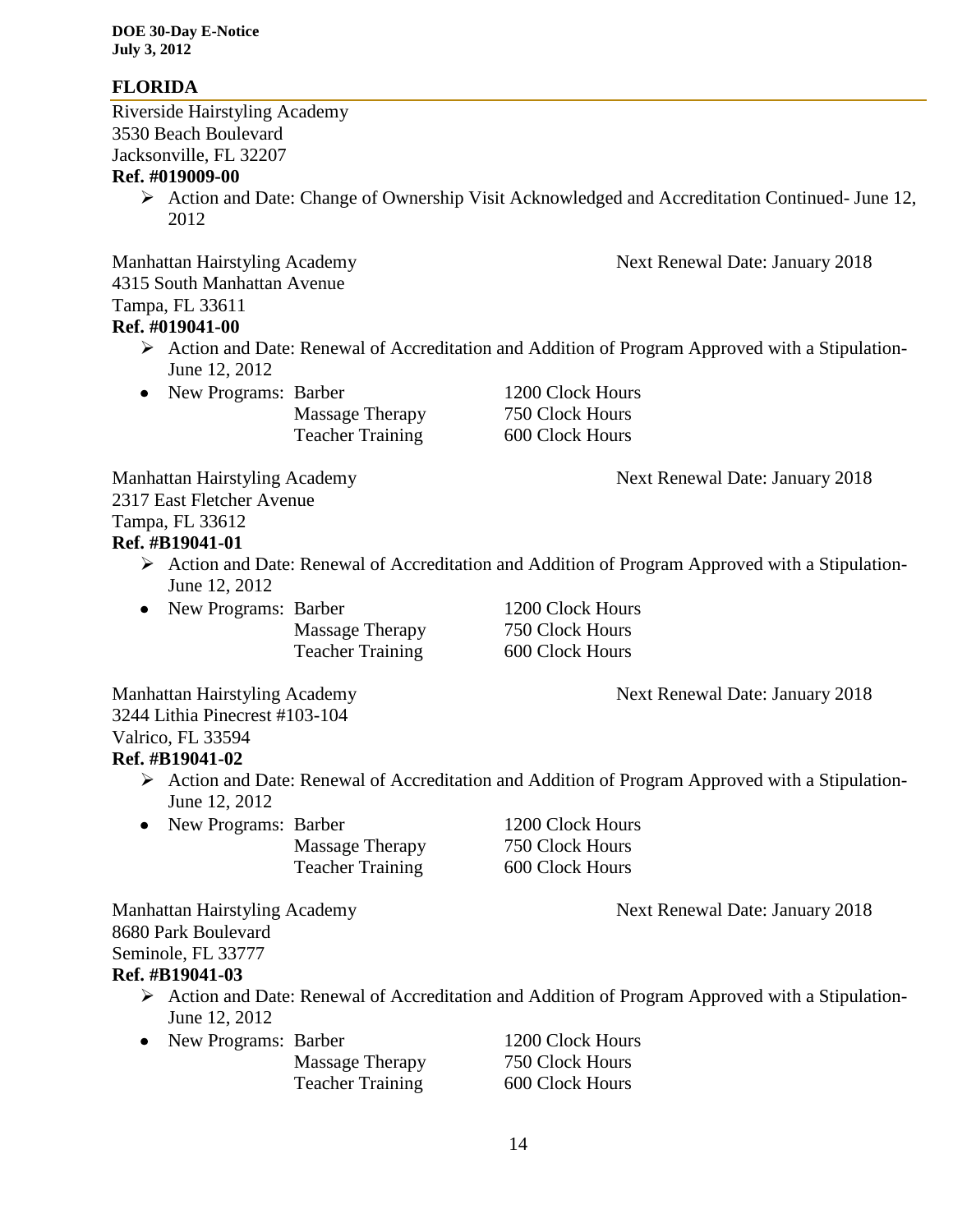6401 West Waters Avenue Tampa, FL 33634

# **Ref. #B19041-04**

- Action and Date: Renewal of Accreditation and Addition of Program Approved with a Stipulation-June 12, 2012
- New Programs: Barber 1200 Clock Hours
	- Massage Therapy 750 Clock Hours Teacher Training 600 Clock Hours

Port St. Lucie Beauty Academy 10036 South U.S. Highway 1 Port St. Lucie, FL 34952 **Ref. #B19071-01**

- Action and Date: Non-Substantive Addition of Program Acknowledged with a Stipulation- June 19, 2012
- New Program: Massage Therapy 600 Clock Hours

The Salon Professional Academy- Melbourne 1700 West New Haven Avenue, Suite 540A Melbourne, FL 32904

# **Ref. #019084-00**

- Action and Date: Change of Location Approved (Met Stipulation)- June 19, 2012
- Previous Location: 1975 Palm Bay Beach, Suite 106, Palm Beach, FL 32905
- New Location: 1700 West New Haven Avenue, Suite 540A, Melbourne, FL 32904

The Salon Professional Academy- Melbourne 1700 West New Haven Avenue, Suite 540A Melbourne, FL 32904

# **Ref. #019084-00**

 Action and Date: Change of Ownership Visit Acknowledged and Accreditation Continued- June 12, 2012

Bene's International School of Beauty- Spring Hill 1486 Pinehurst Drive Spring Hill, FL 33606 **Ref. #B19100-01**

- Action and Date: Non-Substantive Addition of Program Acknowledged- June 15, 2012
- New Program: Restricted Barber 1200 Clock Hours

Shear Excellence Hair Academy 3649 West Waters Avenue Tampa, FL 33614 **Ref. #019115-00**

- Action and Date: Non-Substantive Change of Alternate Name Acknowledged- June 15, 2012
- New Alternate Name: Shear Excellence Hair Academy, Inc.

Manhattan Hairstyling Academy Next Renewal Date: January 2018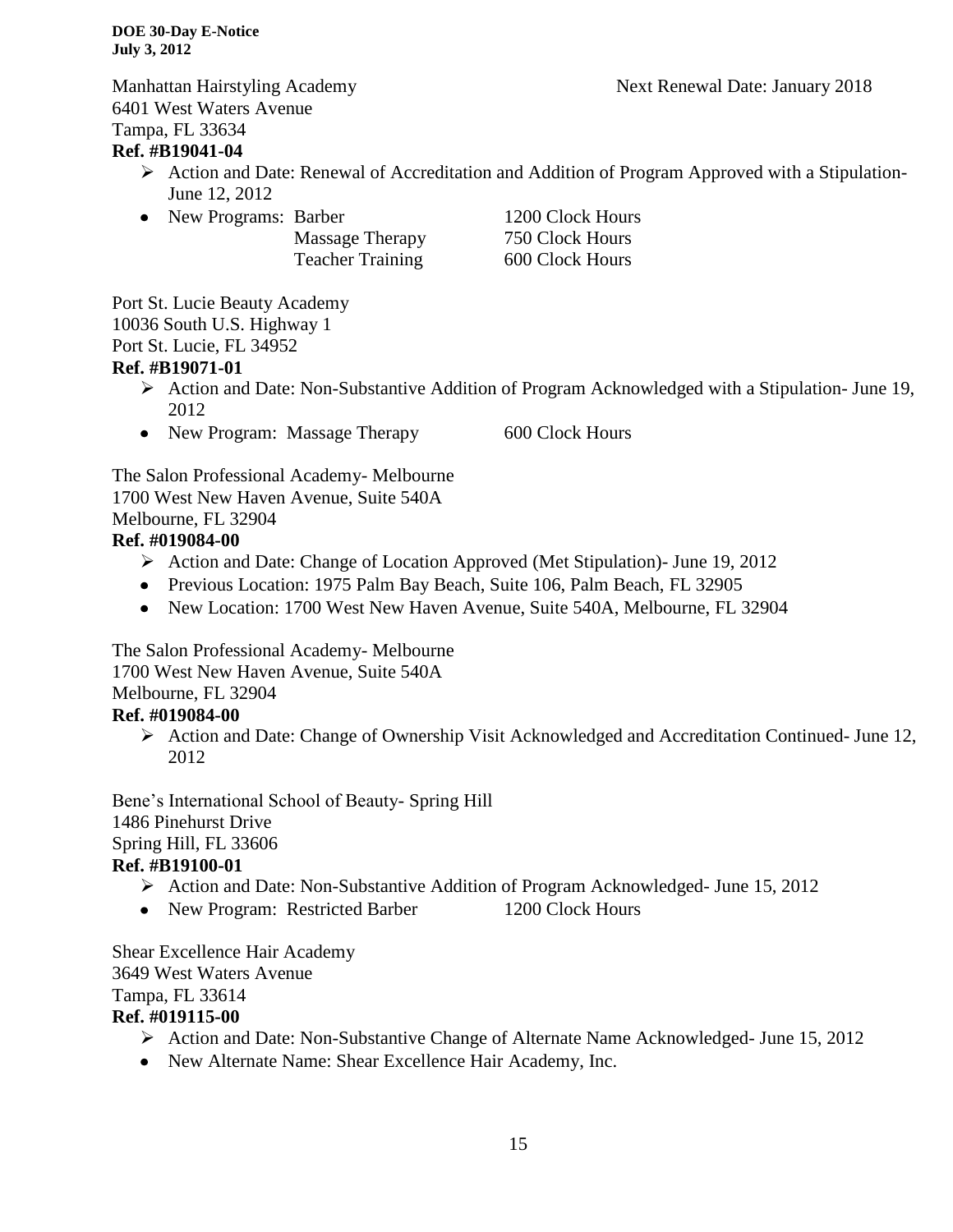American Academy of Cosmetology, Inc. 1330 Blanding Boulevard, Suite 125 Orange Park, FL 32065 **Ref. #019121-00**

- Action and Date: Addition of Program Approved (Met Stipulation)- June 19, 2012
- New Program: Full Specialist 600 Clock Hours

The Salon Professional Academy 6915 North West  $4<sup>th</sup>$  Boulevard, Suite B Gainesville, FL 32607 **Ref. #019124-00**

Action and Date: Non-Substantive Change in Program Length Acknowledged- June 15, 2012

| Previous Program Lengths: | <b>Full Specialist</b> | 500 Clock Hours |
|---------------------------|------------------------|-----------------|
|                           | Skin Care Specialist   | 260 Clock Hours |
|                           | Nail Care Specialist   | 240 Clock hours |
| New Program Lengths:      | <b>Full Specialist</b> | 600 Clock Hours |
|                           | Skin Care Specialist   | 310 Clock Hours |
|                           | Nail Care Specialist   | 287 Clock Hours |

# **GEORGIA**

 $\bullet$ 

Southeastern Beauty School Previous Ref. #B20009-01 747 Davis Road Stockbridge, GA 30281

# **Ref. #020009-00**

 $\triangleright$  Action and Date: Additional Location to Main Re-designation Approved (Met Stipulation)- June 11, 2012

Southeastern Beauty School Previous Ref. #020009-00 1826 Midtown Drive Columbus, GA 31907 **Ref. #B20009-01**

 $\triangleright$  Action and Date: Main to Additional Location Re-designation Approved (Met Stipulation)- June 11, 2012

Regina's College of Beauty 1631 Gordon Highway Augusta, GA 30906

# **Ref. #P43039-03**

 Action and Date: Low Outcomes Monitoring Continued (Placement) and Placed on Probation- June 12, 2012

# **ILLINOIS**

Cannella School of Hair Design 4217 West North Avenue Chicago, IL 60659 **Ref. #023112-00** Action and Date: Institution Removed from Low Outcomes Monitoring (Licensure)- June 12, 2012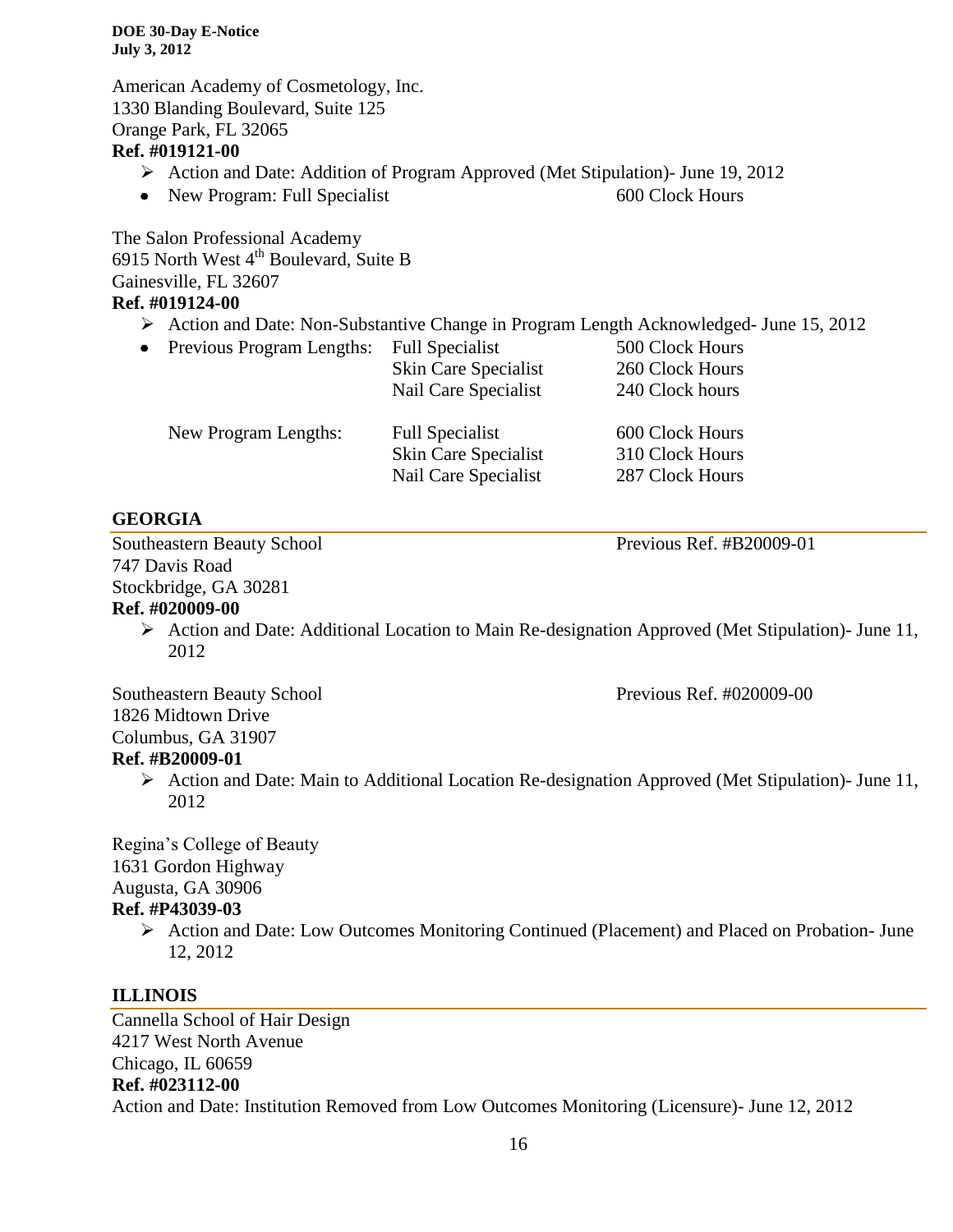Concept College of Cosmetology 2500 Georgetown Road Danville, IL 61832

# **Ref. #023119-00**

 Action and Date: Withdrawal of Accreditation with the Right to Appeal and Probation Continued-June 5, 2012

Concept College of Cosmetology 129 North Race Street Urbana, IL 61801

#### **Ref. #B23119-01**

 $\triangleright$  Action and Date: Withdrawal of Accreditation with the Right to Appeal and Probation Continued-June 5, 2012

# **INDIANA**

Empire Beauty School 3810 East Southport Road Indianapolis, IN 46237 **Ref. #024043-00**

Action and Date: Non-Substantive Change in Program Name Acknowledged- June 11, 2012

| • Previous Program Names: | <b>Teacher Training</b><br>Manicuring       | 1000 Clock Hours<br>450 Clock Hours |
|---------------------------|---------------------------------------------|-------------------------------------|
| • New Program Names:      | <b>Educator Training</b><br>Nail Technology | 1000 Clock Hours<br>450 Clock Hours |

Honors Beauty College 9725 Crosspoint Commons Indianapolis, IN 46256 **Ref. #024080-00**

> Action and Date: Change of Control and Change of Name Approved with a Stipulation- June 12, 2012

| $\bullet$ | Previous Ownership:                      |      |     |     |     |
|-----------|------------------------------------------|------|-----|-----|-----|
|           | Honors Beauty College, Inc.              | 100% |     |     |     |
|           | Mr. John Halal                           |      | 51% |     |     |
|           | Ms. Martha Halal                         |      | 49% |     |     |
| $\bullet$ | New Ownership:                           |      |     |     |     |
|           | Tricoci University of Beauty Culture LLC | 100% |     |     |     |
|           | MT University of Manager LLC             |      | 40% |     |     |
|           | Tricoci 1999 Family Trust                |      |     | 90% |     |
|           | Mario M. Tricoci                         |      |     |     | 50% |
|           | Michael C. Tricoci                       |      |     |     | 50% |
|           | TU Holding Company LLC                   |      | 60% |     |     |
|           | <b>Concentric Equity Partners II LP</b>  |      |     |     |     |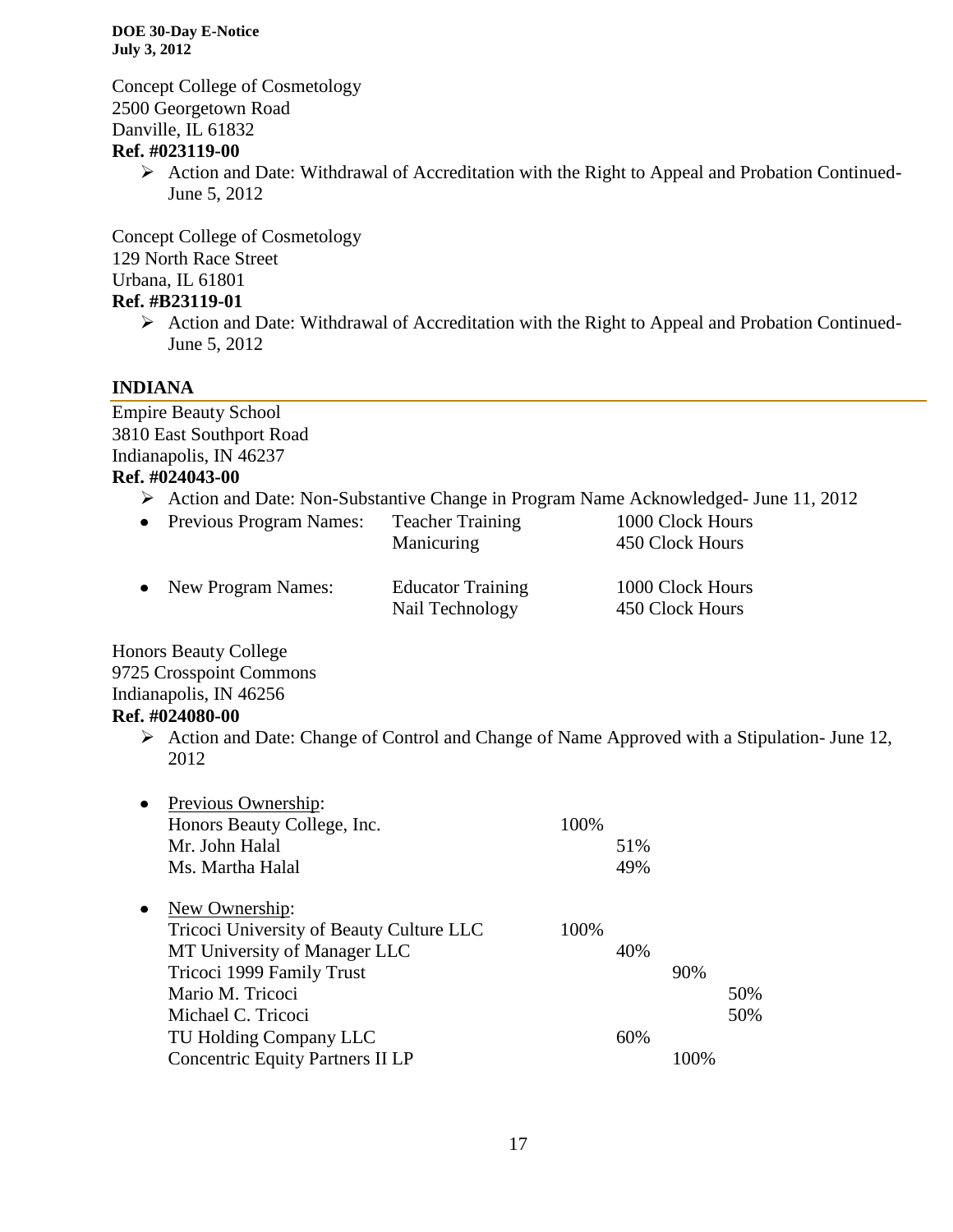- Previous Name: Honors Beauty College, Inc.
- New Name: Honors Beauty College

# **IOWA**

PCI Academy 309 Kitty Hawk Drive Ames, IA 50010 **Ref. #025026-00**

Action and Date: Non-Substantive Change of Ownership Acknowledged- June 21, 2012

| Previous Ownership:    |      |        |
|------------------------|------|--------|
| PCI Academy, Inc.      | 100% |        |
| Angela Torgeson        |      | 46.10% |
| Mary Lokken            |      | 42.13% |
| New Ownership:         |      |        |
| PCI Academy, Inc.      | 100% |        |
| Angela Torgeson        |      | 43.76% |
| Mary Clare Lokken      |      | 42.13% |
| <b>Brady Snider</b>    |      | 5.35%  |
| Andrea Kniefl          |      | 3.87%  |
| Linda Lohman           |      | 3.82%  |
| <b>Wendy Lensmeyer</b> |      | 1.07%  |
|                        |      |        |

#### **KANSAS**

LaBaron Hairdressing Academy Next Renewal Date: May 2018 8119 Robinson Overland Park, KS 66204 **Ref. #026022-00**

Action and Date: Renewal of Accreditation- June 12, 2012

Mitsu Sato Hair Academy

9062 Metcalf Avenue

Overland Park, KS 66212

#### **Ref. #026035-00**

 Action and Date: Low Outcomes Monitoring Continued (Placement) and Placed on Probation- June 12, 2012

# **KENTUCKY**

10213 Linn Station Road Louisville, KY 40223

Ideal Beauty Academy Previous Ref. #A24078-01

# **Ref. #P24078-01**

Action and Date: Provisional Additional Location Accreditation Granted- June 12, 2012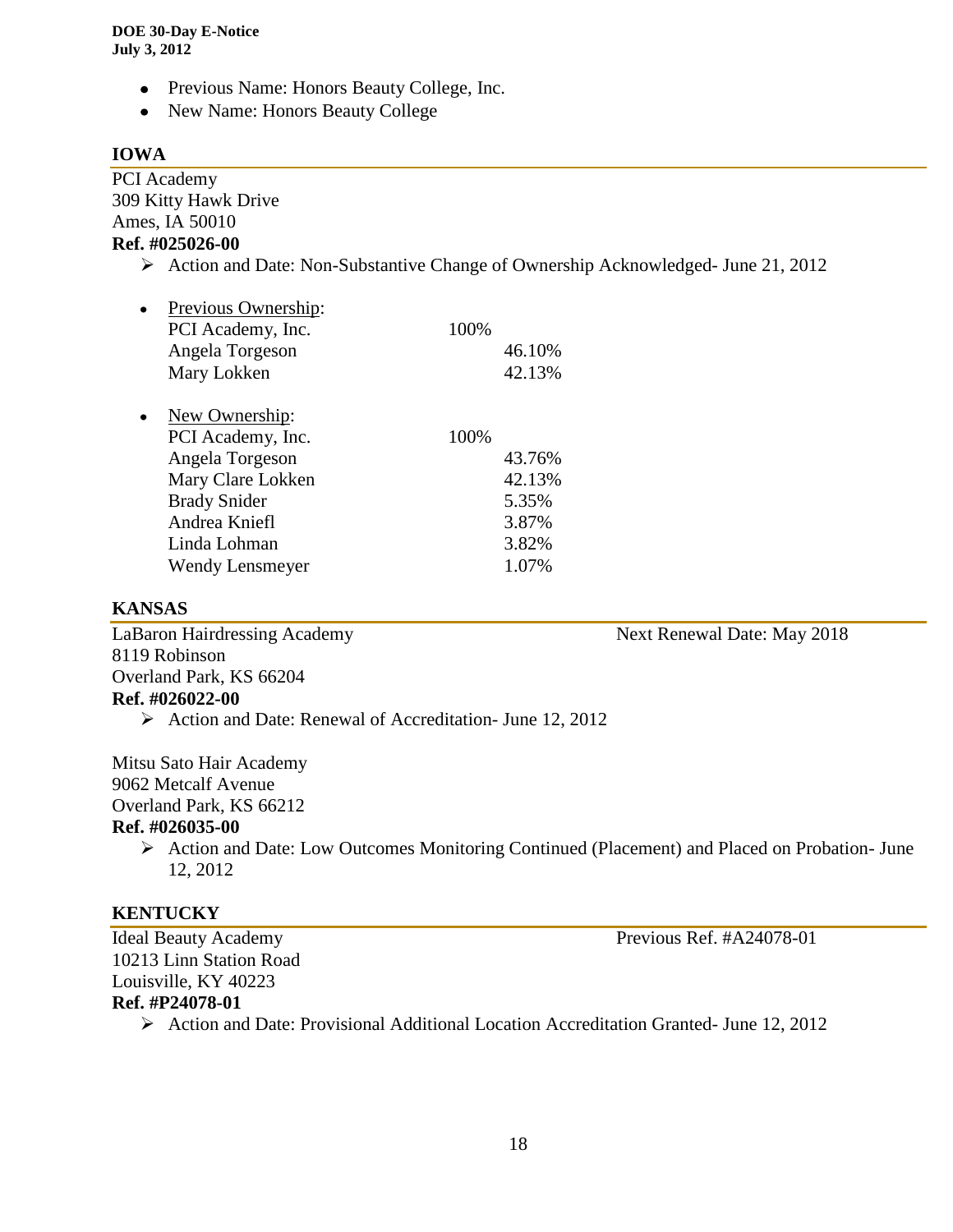# **LOUISIANA**

Alden's School of Cosmetology 2080 Main Street Baker, LA 70714 **Ref. #028084-00**

> $\triangleright$  Action and Date: Withdrawal of Accreditation with the Right to Appeal and Placed on Probation-June 4, 2012

# **MARYLAND**

Montgomery Beauty School Next Renewal Date: May 2018 8736 Arliss Street Silver Spring, MD 20901 **Ref. #030019-00**

Action and Date: Renewal of Accreditation- June 12, 2012

Robert Paul Academy of Cosmetology Arts & Sciences Next Renewal Date: May 2018 29 Green Meadow Drive Timonium, MD 21093 **Ref. #030023-00**  $\triangleright$  Action and Date: Renewal of Accreditation- June 12, 2012

Frederick School of Cosmetology 403 South Jefferson Street

Frederick, MD 21107

# **Ref. #030038-00**

- Action and Date: Removal of Program Acknowledged- June 11, 2012
- Program Removed: Nail Technician 250 Clock Hours

# **MASSACHUSETTS**

Brio Academy of Cosmetology 58 Pleasant Street Northampton, MA 01060 **Ref. #P16029-03**

Action and Date: Institution Removed from Financial Monitoring- June 12, 2012

Rob Roy Academy 150 Pleasant Street Worcester, MA 01609 **Ref. #031033-00**

 $\triangleright$  Action and Date: Institution Removed from Low Outcomes Monitoring (Placement) – June 12, 2012 Toni & Guy Hairdressing Academy Next Renewal Date: September 2016 6 Park Avenue Worcester, MA 01605 **Ref. #031042-00** Action and Date: Renewal of Accreditation- June 12, 2012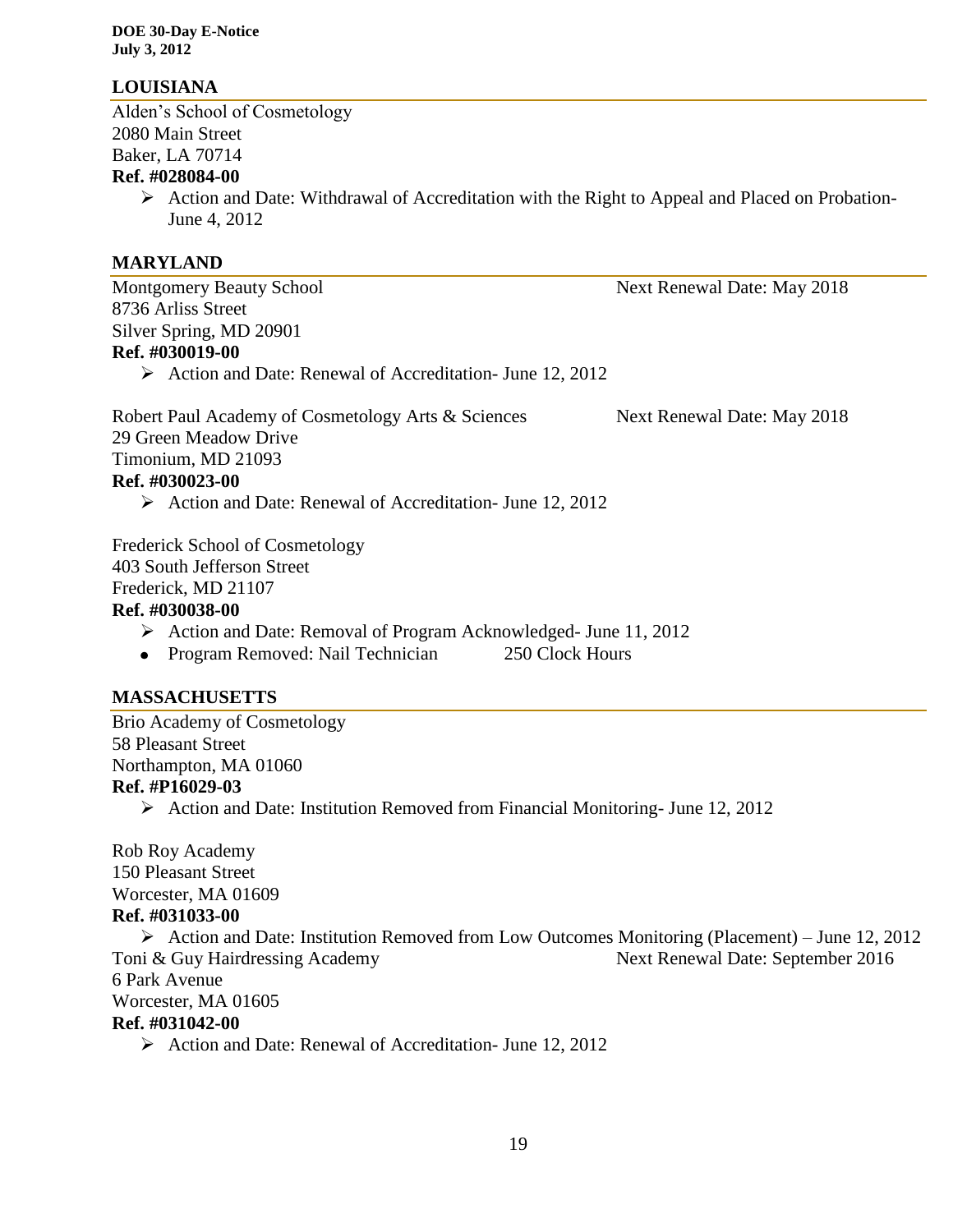# **MICHIGAN**

Cadillac Institute of Cosmetology Previous Ref. #A32103-01 205 North Mitchell Street Cadillac, MI 49601 **Ref. #P32103-01**

Action and Date: Provisional Additional Location Accreditation Granted- June 12, 2012

#### **MINNESOTA**

PCI Academy, Inc. 4411 Winnetka Avenue North New Hope, MN 55428

# **Ref. #B25026-01**

Action and Date: Non-Substantive Change of Ownership Acknowledged- June 21, 2012

| Previous Ownership:<br>PCI Academy, Inc.<br>Angela Torgeson<br>Mary Lokken                                                                                    | 100% | 46.10%<br>42.13%                                     |
|---------------------------------------------------------------------------------------------------------------------------------------------------------------|------|------------------------------------------------------|
| New Ownership:<br>PCI Academy, Inc.<br>Angela Torgeson<br>Mary Clare Lokken<br><b>Brady Snider</b><br>Andrea Kniefl<br>Linda Lohman<br><b>Wendy Lensmeyer</b> | 100% | 43.76%<br>42.13%<br>5.35%<br>3.87%<br>3.82%<br>1.07% |

Park Avenue School of Cosmetology, Inc. Previous Ref. #A33040-01 1919 South  $6<sup>th</sup>$  Street Brainerd, MN 56401

#### **Ref. #P33040-01**

Action and Date: Provisional Additional Location Accreditation Granted- June 12, 2012

# **MISSISSIPPI**

Academy of Hair Design #1 2003-B South Commerce Street Grenada, MS 38901 **Ref. #034006-00** 

- Action and Date: Non-Substantive Change of Ownership Acknowledged- June 19, 2012
- Previous Ownership: Zametto Enterprises, Inc. 100% Ms. Pat Zametto 100%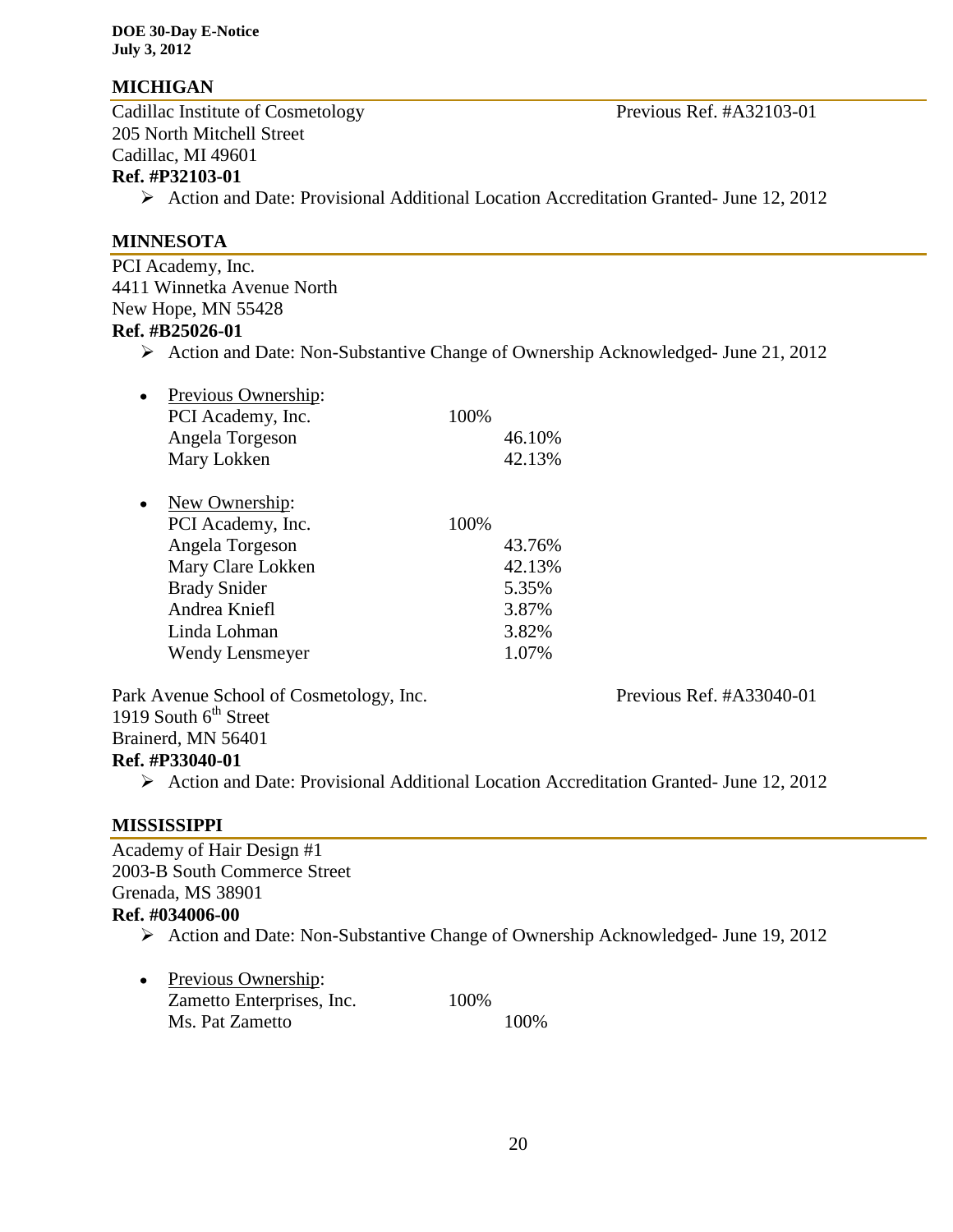|           | New Ownership:<br>Zametto Enterprises, Inc.<br>Ms. Pat Zametto<br>Mr. Melvin Calton                    | 100% | 95%<br>5%                                                                                         |
|-----------|--------------------------------------------------------------------------------------------------------|------|---------------------------------------------------------------------------------------------------|
|           | Academy of Hair Design #3<br>1815 Terry Road<br>Jackson, MS 39204<br>Ref. #B34006-01                   |      | $\triangleright$ Action and Date: Non-Substantive Change of Ownership Acknowledged- June 19, 2012 |
| $\bullet$ | Previous Ownership:<br>Zametto Enterprises, Inc.<br>Ms. Pat Zametto                                    | 100% | 100%                                                                                              |
| ٠         | New Ownership:<br>Zametto Enterprises, Inc.<br>Ms. Pat Zametto<br>Mr. Melvin Calton                    | 100% | 95%<br>5%                                                                                         |
|           | Academy of Hair Design #4<br>3167 Highway 80 East, McLaurin Mart<br>Pearl, MS 39208<br>Ref. #034007-00 |      |                                                                                                   |
|           |                                                                                                        |      | $\triangleright$ Action and Date: Non-Substantive Change of Ownership Acknowledged- June 19, 2012 |
|           | Previous Ownership:<br>Pearl Beauty School, Inc.<br>Ms. Pat Zametto                                    | 100% | 100%                                                                                              |
|           | New Ownership:<br>Pearl Beauty School, Inc.<br>Ms. Pat Zametto<br>Mr. Melvin Calton                    | 100% | 95%<br>5%                                                                                         |
|           | Academy of Hair Design #6<br>6552 US Highway 49<br>Hattiesburg, MS 39401<br>Ref. #034010-00            |      | $\triangleright$ Action and Date: Non-Substantive Change of Ownership Acknowledged- June 19, 2012 |
|           | Previous Ownership:<br>Hattiesburg Hair Academy, Inc.<br>Ms. Pat Zametto                               | 100% | 100%                                                                                              |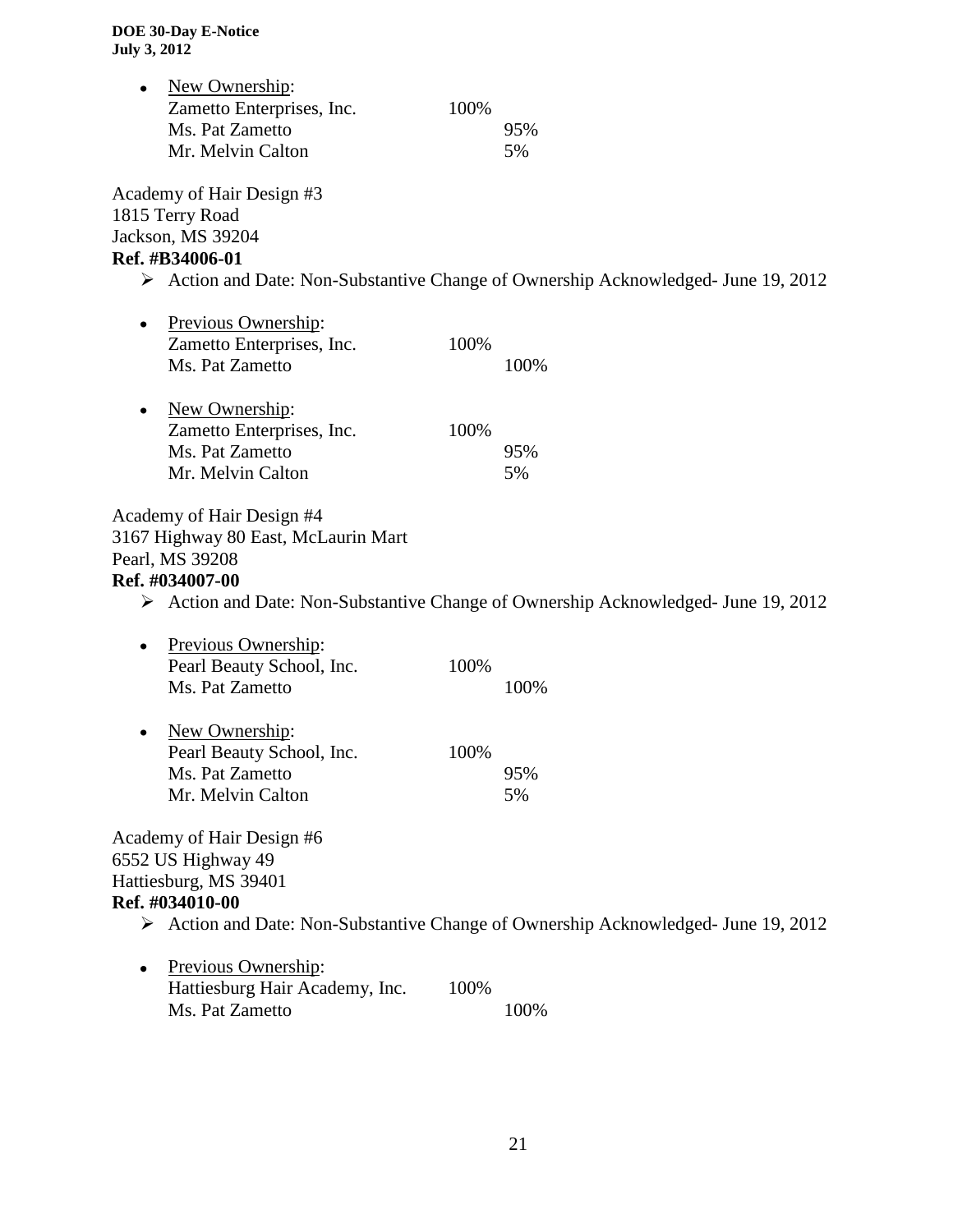| New Ownership:                 |       |     |
|--------------------------------|-------|-----|
| Hattiesburg Hair Academy, Inc. | 100\% |     |
| Ms. Pat Zametto                |       | 95% |
| Mr. Melvin Calton              |       | 5%  |

#### **MISSOURI**

Transformed Barber & Cosmetology Academy LLC Next Renewal Date: January 2017 5720 East Bannister Road Kansas City, MO 64137 **Ref. #035102-00**

Action and Date: Renewal of Accreditation- June 12, 2012

City Pointe Beauty Academy **Next Renewal Date: May 2015** 501 South Madison Avenue Previous Ref. #I10079-00 Webb City, MO 64870

**Ref. #035112-00**

 $\triangleright$  Action and Date: Initial Accreditation Granted- June 12, 2012

#### **NEVADA**

Marinello School of Beauty 5001 East Bonanza Road, Suite 110 Las Vegas, NV 89110 **Ref. #038001-00**

 $\triangleright$  Action and Date: Institution Removed from Financial Monitoring- June 12, 2012

Marinello School of Beauty 4451 East Sunset Road, #14 Henderson, NV 89014

#### **Ref. #B38001-01**

 $\triangleright$  Action and Date: Institution Removed from Financial Monitoring- June 12, 2012

Marinello School of Beauty 5093 South McCarran Boulevard Reno, NV 89502 **Ref. #038014-00**

 $\triangleright$  Action and Date: Institution Removed from Financial Monitoring- June 12, 2012

#### **NEW JERSEY**

Roman Academy of Beauty Culture 431 Lafayette Avenue Hawthorne, NJ 07506 **Ref. #040022-00**

 $\triangleright$  Action and Date: Probation Removed- June 12, 2012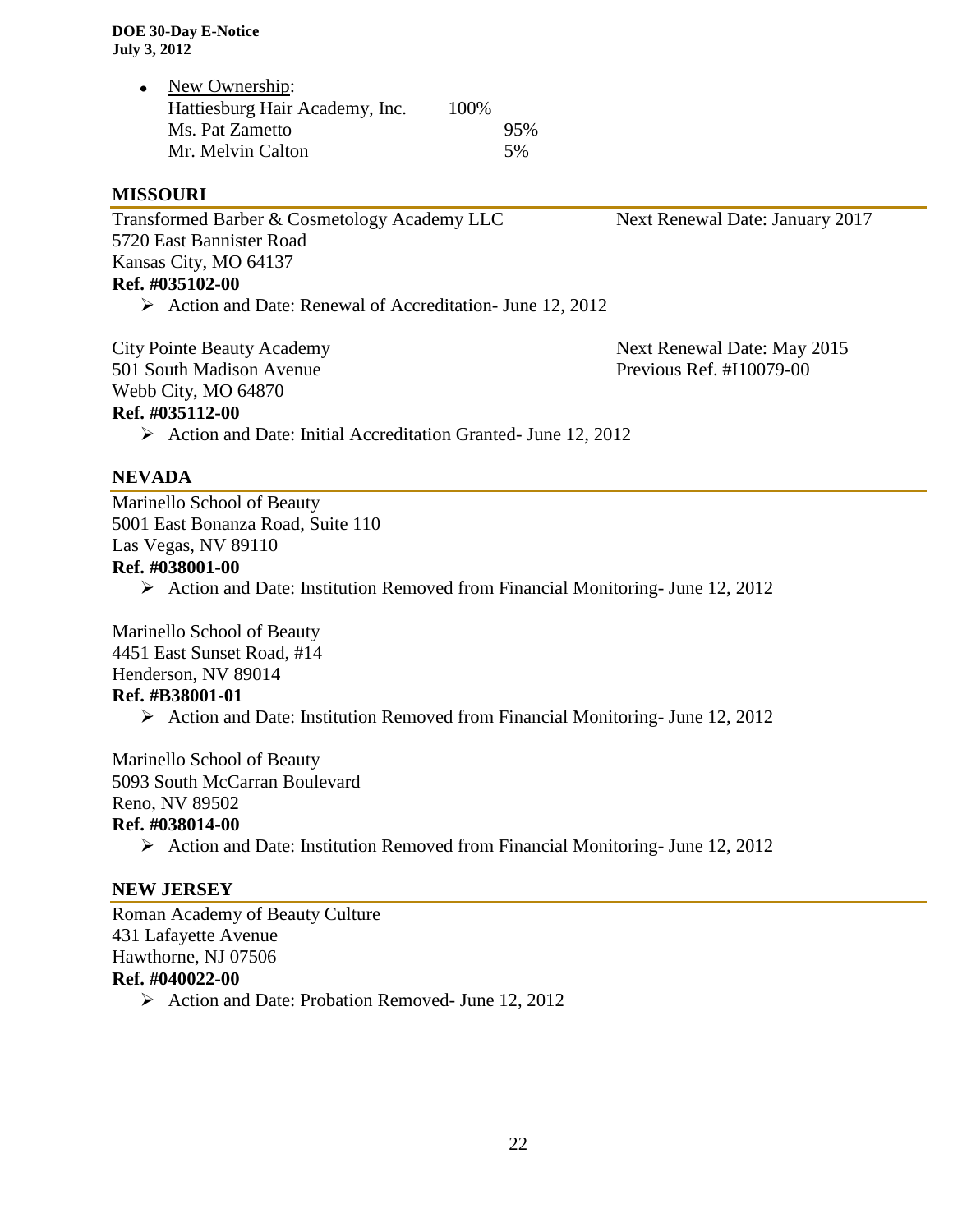GBR, Inc. T/A Robert Fiance Beauty Schools Previous Ref. #A40044-01 70 East Holly Avenue Pittman, NJ 08071 **Ref. #P40044-01**

Action and Date: Provisional Additional Location Accreditation Granted- June 12, 2012

# **NEW YORK**

Grace International Beauty School, Inc. 136-31 41 $^{\text{st}}$  Avenue, 6<sup>th</sup> Floor Flushing, NY 11355 **Ref. #I11083-00**

- Action and Date: Removal of Program Acknowledged- June 27, 2012
- Program Removed: Hair Styling 300 Clock Hours

Long Island Beauty School, Inc. 173 A Fulton Avenue Hempstead, NY 11550 **Ref. #042051-00**

- Action and Date: Removal of Program Acknowledged- June 7, 2012
- Programs Removed: Nail and Waxing Combination 300 Clock Hours Manicuring/Sculptured Nails 250 Clock Hours Waxing Technician 75 Clock Hours

Empire Beauty School  $22$  West  $34<sup>th</sup>$  Street New York, NY 10001 **Ref. #042071-00**

- Action and Date: Removal of Program Acknowledged- June 18, 2012
- Programs Removed: Manicuring/Sculptured Nails 250 Clock Hours Nail/Waxing Combination 300 Clock Hours

Empire Beauty Academy 38-15 Broadway Astoria, NY 11103 **Ref. #042081-00**

- Action and Date: Non-Substantive Change in Program Name Acknowledged- June 27, 2012
- Previous Program Name: Hairdressing 1000 Clock Hours

| New Program Name: | Hairdressing and Cosmetology | 1000 Clock Hours |
|-------------------|------------------------------|------------------|
|-------------------|------------------------------|------------------|

Adirondack Beauty School 108 Dix Avenue Glens Falls, NY 12801

#### **Ref. #042095-00**

Action and Date: Institution Removed from Probation and Financial Reporting Requirement- June 12, 2012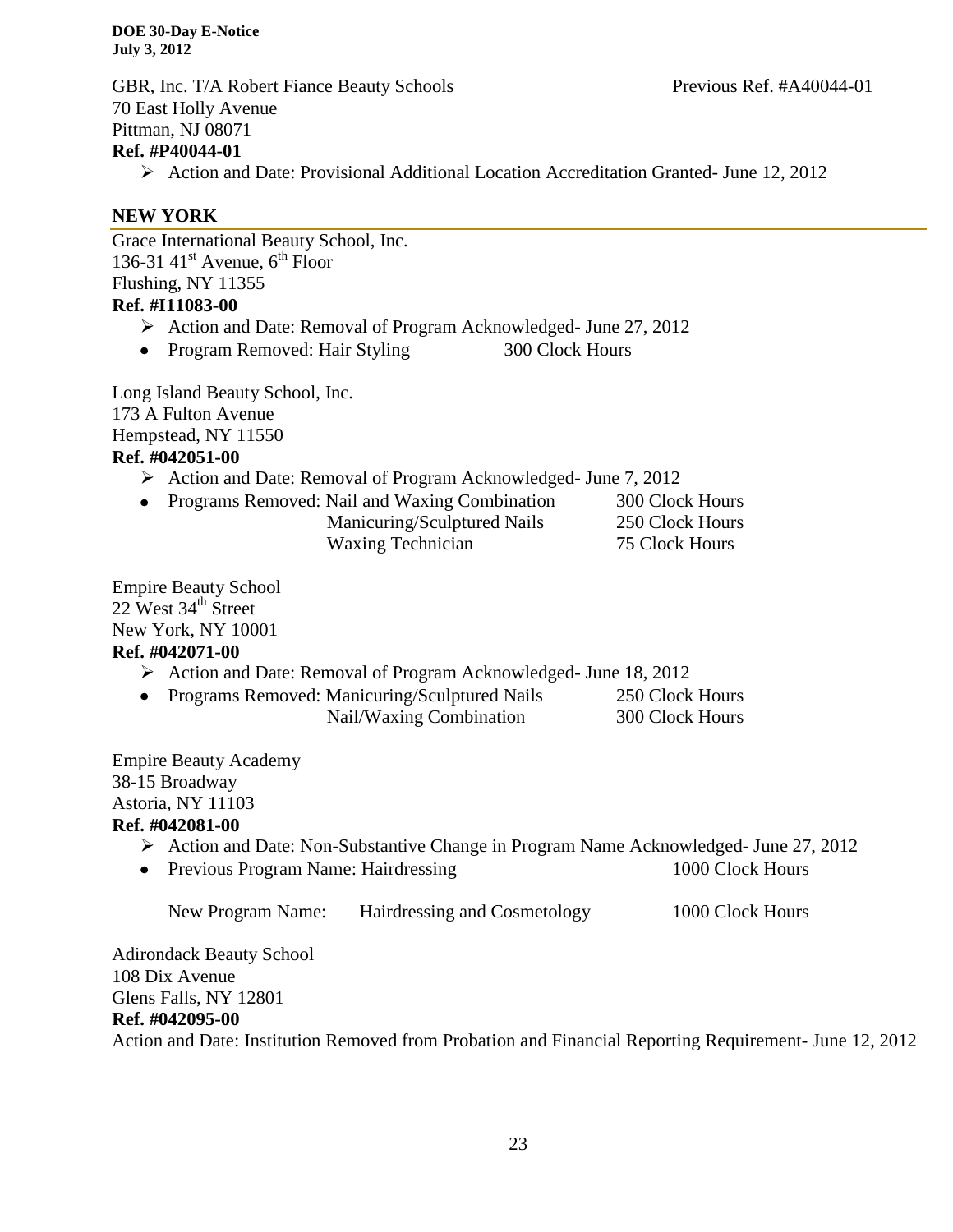Aveda Institute New York Next Renewal Date: September 2014 233 Spring Street New York, NY 10013 **Ref. #042108-00** Action and Date: Renewal of Accreditation and Probation Continued- June 12, 2012 Elite Academy of Beauty Arts 426 Kings Highway Brooklyn, NY 11223 **Ref. #042109-00** Action and Date: Removal of Program Acknowledged- June 22, 2012 • Program Removed: Refresher Course 180 Clock Hours The Academy of Cosmetology & Esthetics, NYC LLC Next Renewal Date: May 2018 187 New Dorp Lane Staten Island, NY 10306 **Ref. #042123-00** Action and Date: Renewal of Accreditation- June 12, 2012 The Salon Professional Academy Next Renewal Date: May 2018 The Salon Professional Academy, Office Depot Plaza 2309 Eggert Road Tonawanda, NY 14150 **Ref. #042124-00** Action and Date: Renewal of Accreditation- June 12, 2012

#### **NORTH CAROLINA**

World of Excellence Beauty College, Inc. 3519 Fayetteville Street Durham, NC 27707 **Ref. #I09001-00**

 Action and Date: Non-Substantive Change of Ownership and Change of Name Acknowledged- June 11, 2012

| $\bullet$ | <b>Previous Ownership:</b><br>Mt. Zion Christian Church, Inc.<br>Donald Fozard | 100% | 100% |
|-----------|--------------------------------------------------------------------------------|------|------|
| $\bullet$ | New Ownership:<br>World of Excellence Beauty College, Inc.<br>Donald Fozard    | 100% | 100% |

- Previous Name: World of Excellence Beauty College
- New Name: World of Excellence Beauty College, Inc.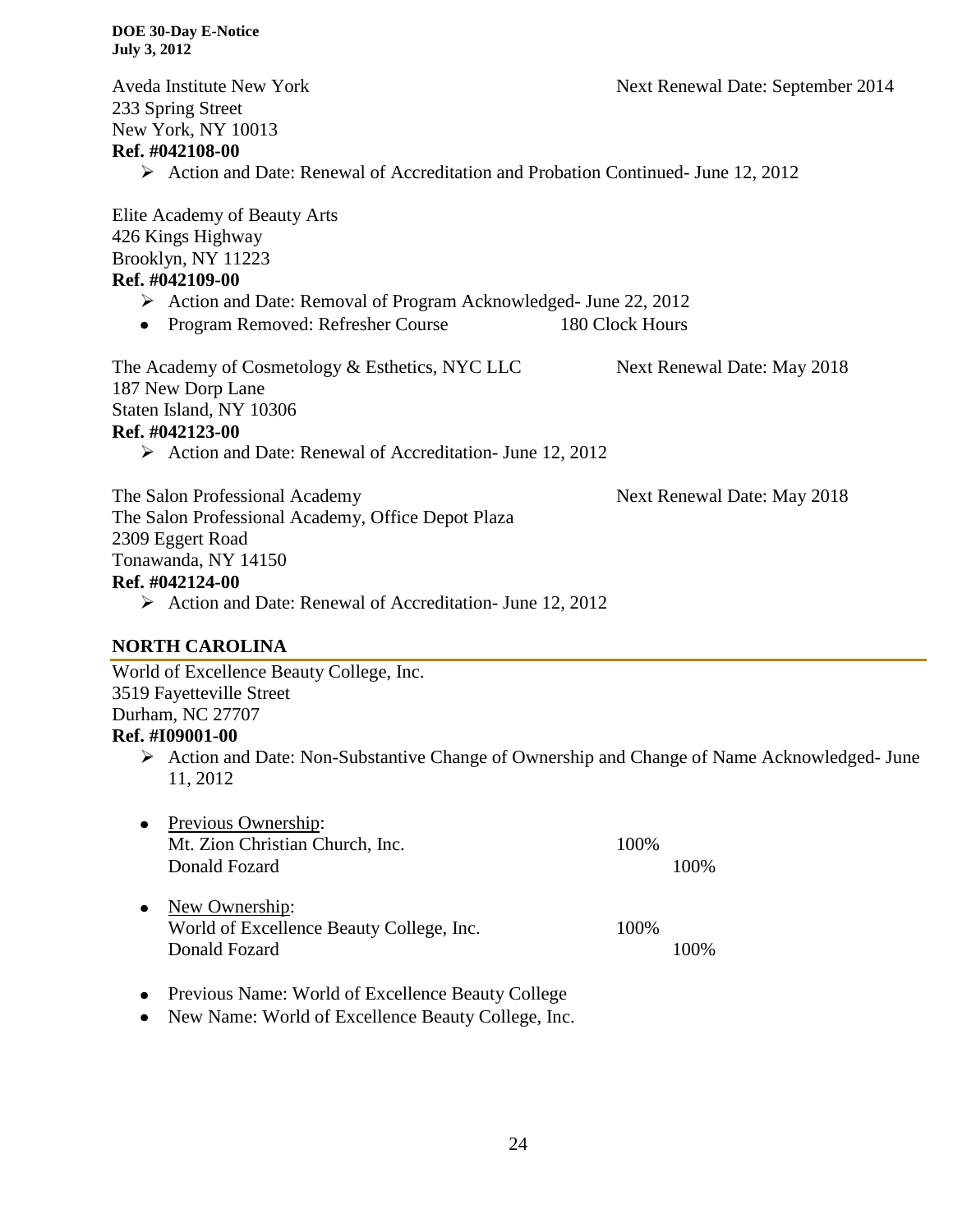V Tran Beauty Academy 5125 South Boulevard, Suite C Charlotte, NC 28217

# **Ref. #I10053-00**

- Action and Date: Non-Substantive Addition of Program Acknowledged- June 11, 2012
- New Program: Manicurist Master 600 Clock Hours

Regency Beauty Institute 588 Hanes Mall Boulevard Winston-Salem, NC 27103

# **Ref. #043030-00**

 Action and Date: Low Outcomes Monitoring Continued (Completion) and Placed on Probation- June 12, 2012

Durham Beauty Academy **Next Renewal Date: January 2017** 4600 Durham Chapel Hill Boulevard, Suite 31 Durham, NC 27707

# **Ref. #043037-00**

Action and Date: Renewal of Accreditation with a Recommendation for Improvement- June 1, 2012

Regina's College of Beauty 1201 Stafford Street, Suite B Monroe, NC 28110

# **Ref. #043039-00**

 $\triangleright$  Action and Date: Low Outcomes Monitoring Continued (Placement) and Placed on Probation- June 12, 2012

Regina's College of Beauty 801 English Road High Point, NC 27262 **Ref. #B43039-01**

> Action and Date: Low Outcomes Monitoring Continued (Placement) and Placed on Probation- June 12, 2012

Regina's College of Beauty 2615 Freedom Drive #3 Charlotte, NC 28208

# **Ref. #B43039-02**

 Action and Date: Low Outcomes Monitoring Continued (Placement) and Placed on Probation- June 12, 2012

Health and Style Institute LLC 1114 Eastchester Drive Highpoint, NC 27265

# **Ref. #043040-00**

 Action and Date: Change of Ownership Visit Acknowledged and Accreditation Continued- June 12, 2012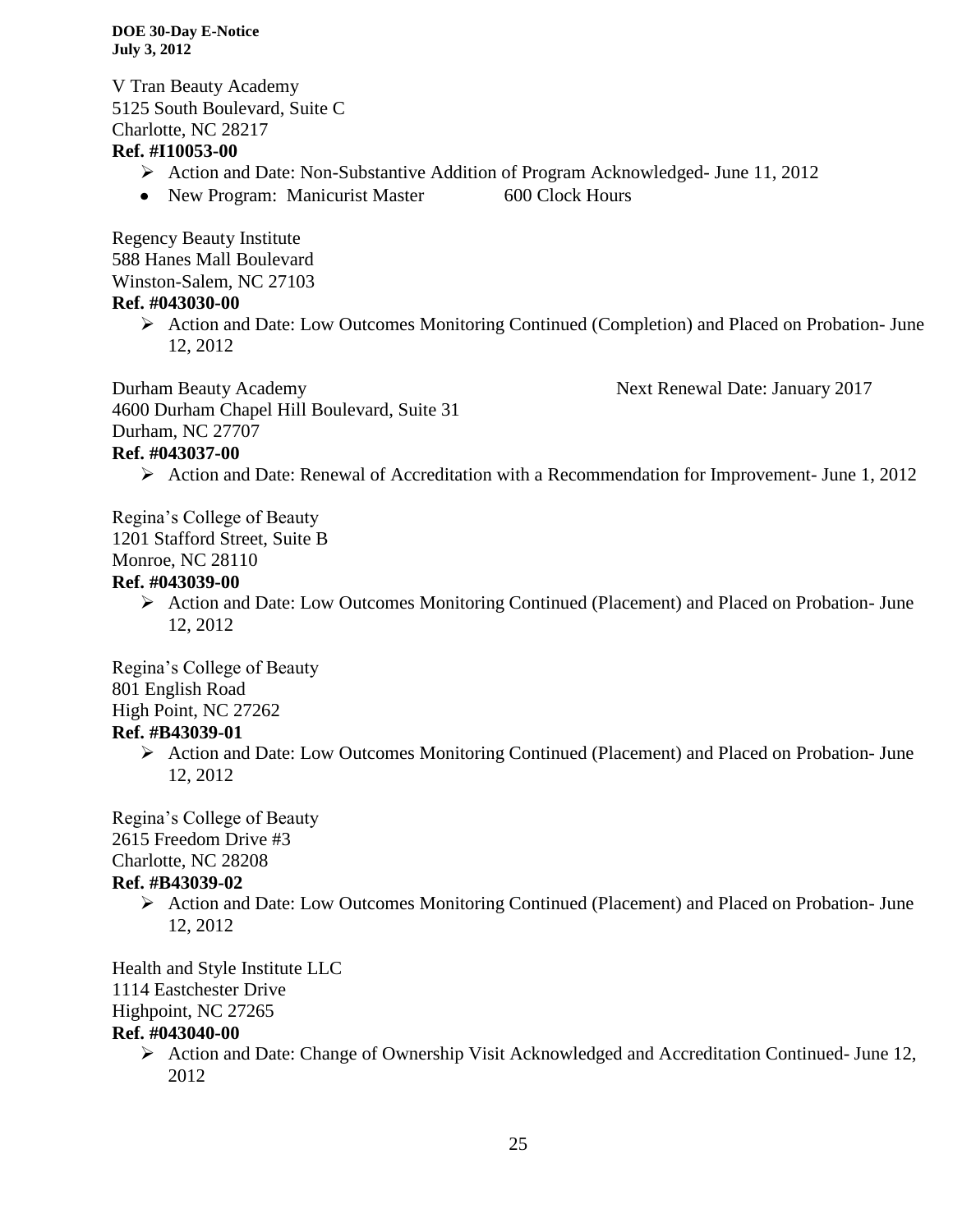# **OKLAHOMA**

Eve's College of Hairstyling, Inc. 912 Southwest C Avenue Lawton, OK 73501 **Ref. #046007-00**

Action and Date: Change of Control Approved (Met Stipulation)- June 8, 2012

|           | Previous Ownership:                                                                          |      |      |                                 |
|-----------|----------------------------------------------------------------------------------------------|------|------|---------------------------------|
|           | Eve's College of Hairstyling, Inc.                                                           | 100% |      |                                 |
|           | Donnie Graham                                                                                |      | 50%  |                                 |
|           | <b>Tammy Graham</b>                                                                          |      | 50%  |                                 |
| $\bullet$ | New Ownership:                                                                               |      |      |                                 |
|           | Eve's College of Hairstyling, Inc.                                                           | 100% |      |                                 |
|           | <b>Tammy Graham</b>                                                                          |      | 100% |                                 |
|           | <b>Elite Academy of Cosmetology</b>                                                          |      |      |                                 |
|           | 1206 North Highway 81, Suite 59A                                                             |      |      |                                 |
|           | Duncan, OK 73533                                                                             |      |      |                                 |
|           | Ref. #B46007-01                                                                              |      |      |                                 |
|           | $\triangleright$ Action and Date: Change of Control Approved (Met Stipulation)- June 8, 2012 |      |      |                                 |
| $\bullet$ | Previous Ownership:                                                                          |      |      |                                 |
|           | Eve's College of Hairstyling, Inc.                                                           | 100% |      |                                 |
|           | Donnie Graham                                                                                |      | 50%  |                                 |
|           | <b>Tammy Graham</b>                                                                          |      | 50%  |                                 |
|           |                                                                                              |      |      |                                 |
|           | New Ownership:                                                                               |      |      |                                 |
|           | Eve's College of Hairstyling, Inc.                                                           | 100% |      |                                 |
|           | <b>Tammy Graham</b>                                                                          |      | 100% |                                 |
|           | Virgil's Beauty College                                                                      |      |      | Next Renewal Date: January 2018 |
|           | 111 South Ninth Street                                                                       |      |      |                                 |
|           | Muskogee, OK 74401                                                                           |      |      |                                 |
|           | Ref. #046011-00                                                                              |      |      |                                 |
|           | $\triangleright$ Action and Date: Renewal of Accreditation- June 12, 2012                    |      |      |                                 |
|           | The Academy of Hair Design                                                                   |      |      | Next Renewal Date: May 2016     |
|           | 1920 North May Avenue                                                                        |      |      |                                 |
|           | Oklahoma City, OK 73120                                                                      |      |      |                                 |
|           | Ref. #046068-00                                                                              |      |      |                                 |
|           |                                                                                              |      |      |                                 |

 $\triangleright$  Action and Date: Renewal of Accreditation with a Stipulation- June 12, 2012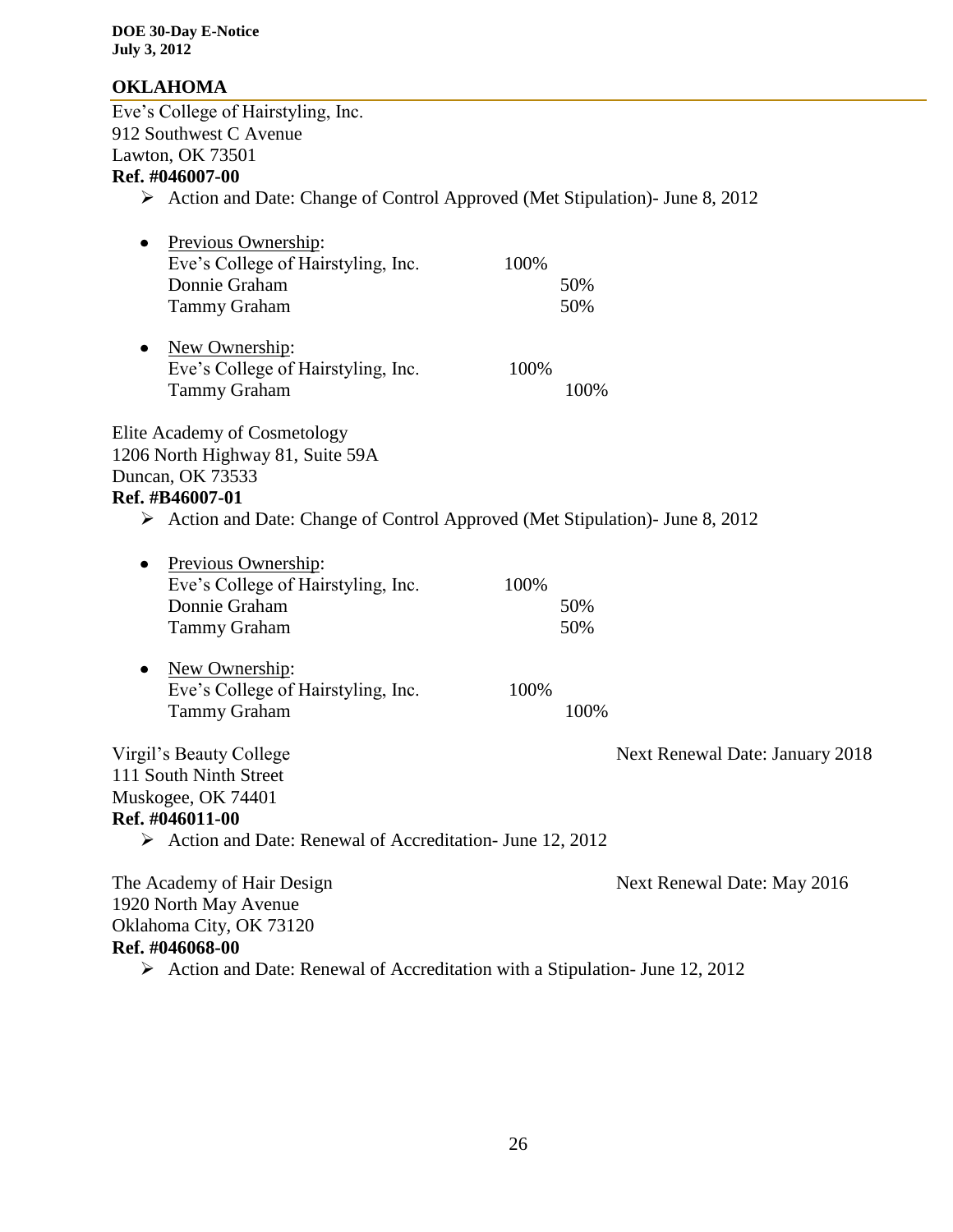#### **OREGON**

Marinello School of Beauty 2540 N.E. Martin Luther King Jr. Boulevard Portland, OR 97212 **Ref. #B38014-01**

Action and Date: Institution Removed from Financial Monitoring- June 12, 2012

#### **PENNSYLVANIA**

American Beauty Academy 1166 Park City Center Lancaster, PA 17601 **Ref. #P30034-03**

Action and Date: Provisional Additional Location Accreditation Continued- June 12, 2012

Venus Beauty Academy 1033 Chester Pike Sharon Hill, PA 19079 **Ref. #048053-00**

- Action and Date: Removal of Program Acknowledged- June 7, 2012
- Program Removed: Esthetician 300 Clock Hours

Bella Capelli Academy 151 Wyngate Drive Monroeville, PA 15146 **Ref. #048123-00**

Action and Date: Non-Substantive Change of Ownership Acknowledged- June 29, 2012

| Previous Ownership:                              |      |                              |
|--------------------------------------------------|------|------------------------------|
| Bella Capelli Academy LLC                        | 100% |                              |
| Mr. Anthony Vargo                                |      | 20%                          |
| Mr. Eugene Sciulli                               |      | 20%                          |
| Mr. Paul DeSabato                                |      | 20%                          |
| Mr. Ben Pusateri                                 |      | 20%                          |
| Mr. Nick D'Amico/Anthony DeSimone                |      | 20%                          |
| New Ownership:                                   |      |                              |
| Bella Capelli Academy LLC                        | 100% |                              |
| $M_{\mu}$ D <sub>ata</sub> D <sub>raabat</sub> : |      | $\Omega$ $\Gamma$ $\Omega$ / |

| Mr. Ben Pusateri     | 25%   |
|----------------------|-------|
| Mr. Paul DeSabato    | 25%   |
| Mr. Eugene Sciulli   | 25%   |
| Mr. Anthony DeSimone | 12.5% |
| Ms. Linda D'Amico    | 12.5% |

Bella Capelli Academy Route 60 and Park Manor Drive Pittsburgh, PA 15205 **Ref. #048128-00**

Action and Date: Non-Substantive Change of Ownership Acknowledged- June 29, 2012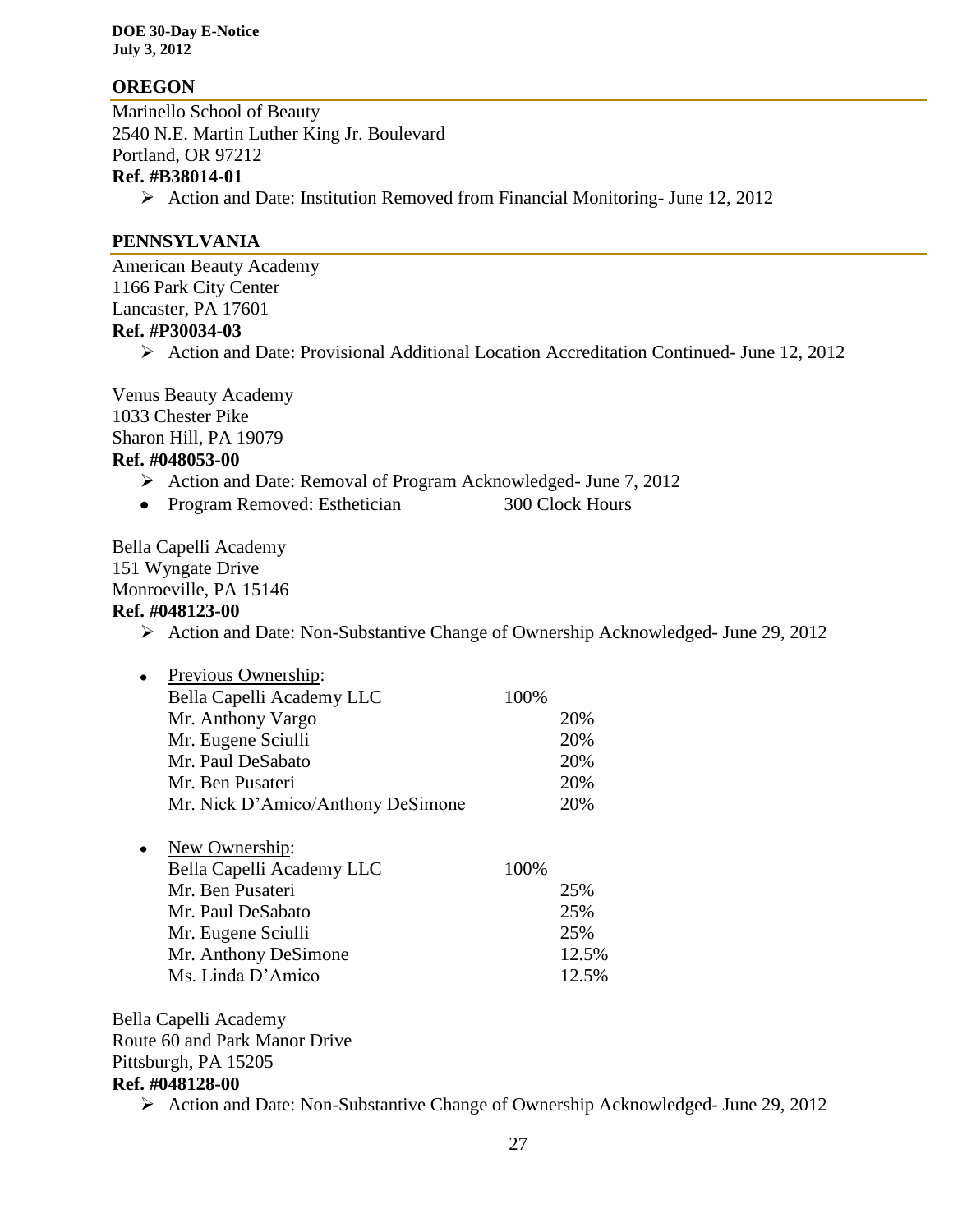| Previous Ownership:       |      |       |
|---------------------------|------|-------|
| Bella Capelli Academy LLC | 100% |       |
| Mr. Eugene Sciulli        |      | 25%   |
| Mr. Paul DeSabato         |      | 25%   |
| Mr. Ben Pusateri          |      | 25%   |
| Mr. Anthony DeSimone      |      | 12%   |
| Mr. Nick D'Amico          |      | 12%   |
|                           |      |       |
| New Ownership:            |      |       |
| Bella Capelli Academy LLC | 100% |       |
| Mr. Ben Pusateri          |      | 25%   |
| Mr. Paul DeSabato         |      | 25%   |
| Mr. Eugene Sciulli        |      | 25%   |
| Mr. Anthony DeSimone      |      | 12.5% |
| Ms. Linda D'Amico         |      | 12.5% |
|                           |      |       |

#### **PUERTO RICO**

Emma's Beauty Academy Munoz Rivera #9 Oeste Mayaguez, PR 00680 **Ref. #062008-00**

- Action and Date: Non-Substantive Change in Program Name Acknowledged- June 11, 2012
- Previous Program Names: Cosmetology 1350 Clock Hours/36 Credit Hours Barber 1125 Clock Hours/30 Credit Hours Esthetics 1125 Clock Hours/30 Credit Hours Advanced Hairstyling 900 Clock Hours Professional Make-Up 600 Clock Hours Nail Technician 600 Clock Hours • New Program Names: Basic Cosmetology 1350 Clock Hours/36 Credit Hours Barbering 1125 Clock Hours/30 Credit Hours Esthetics 1125 Clock Hours/30 Credit Hours Advanced Hairstyling 900 Clock Hours Make-Up Artist/Specialist 600 Clock Hours Nail Technician 600 Clock Hours

Emma's Beauty Academy Carretera 417 km. 3.6 Interior Aguada, PR 00602

#### **Ref. #B62008-01**

- Action and Date: Non-Substantive Change in Program Name Acknowledged- June 7, 2012
- 

Advanced Hairstyling 900 Clock Hours Professional Make-Up 600 Clock Hours Nail Technician 600 Clock Hours

• Previous Program Names: Cosmetology 1350 Clock Hours/36 Credit Hours Barber 1125 Clock Hours/30 Credit Hours Esthetics 1125 Clock Hours/30 Credit Hours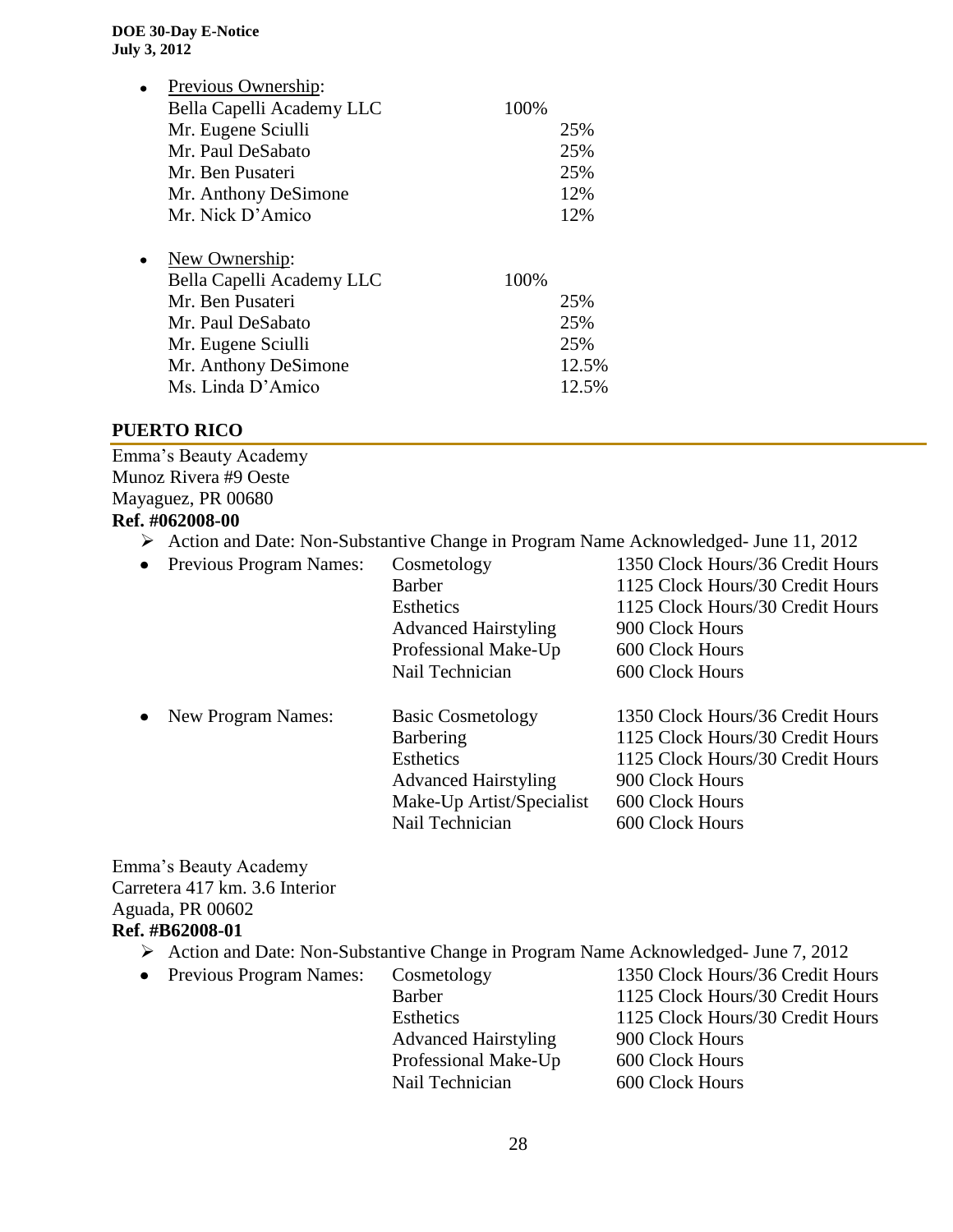Advanced Hairstyling 900 Clock Hours Make-Up Artist/Specialist 600 Clock Hours Nail Technician 600 Clock Hours

• New Program Names: Basic Cosmetology 1350 Clock Hours/36 Credit Hours Barbering 1125 Clock Hours/30 Credit Hours Esthetics 1125 Clock Hours/30 Credit Hours

#### **RHODE ISLAND**

Rob Roy Academy 800 Clinton Street Woonsocket, RI 02895 **Ref. #B31033-01**

 $\triangleright$  Action and Date: Institution Removed from Low Outcomes Monitoring (Placement) – June 12, 2012

#### **SOUTH CAROLINA**

LeGrand Institute of Cosmetology, Inc. Next Renewal Date: January 2018 2418 Broad Street P.O. Box 2102 Camden, SC 29020 **Ref. #050032-00** Action and Date: Renewal of Accreditation- June 12, 2012

Jolei's Hair Institute LLC

203 East Main Street

Olanta, SC 29114

# **Ref. #050040-00**

Action and Date: Low Outcomes Monitoring Continued (Completion & Placement) and Placed on Probation- June 12, 2012

#### **TENNESSEE**

1309 Jackson Avenue Memphis, TN 38107 **Ref. #052056-00**

Action and Date: Renewal of Accreditation- June 12, 2012

# **TEXAS**

Aveda Institute Houston 19241 David Memorial Drive, Suite 100 Shenandoah, TX 77385 **Ref. #B28069-02**

- Action and Date: Non-Substantive Change of Name Acknowledged- June 25, 2012
- Previous Name: Aveda Institute
- New Name: Aveda Institute Houston
- New Alternate Name: Aveda Institute

The Barber School Next Renewal Date: January 2018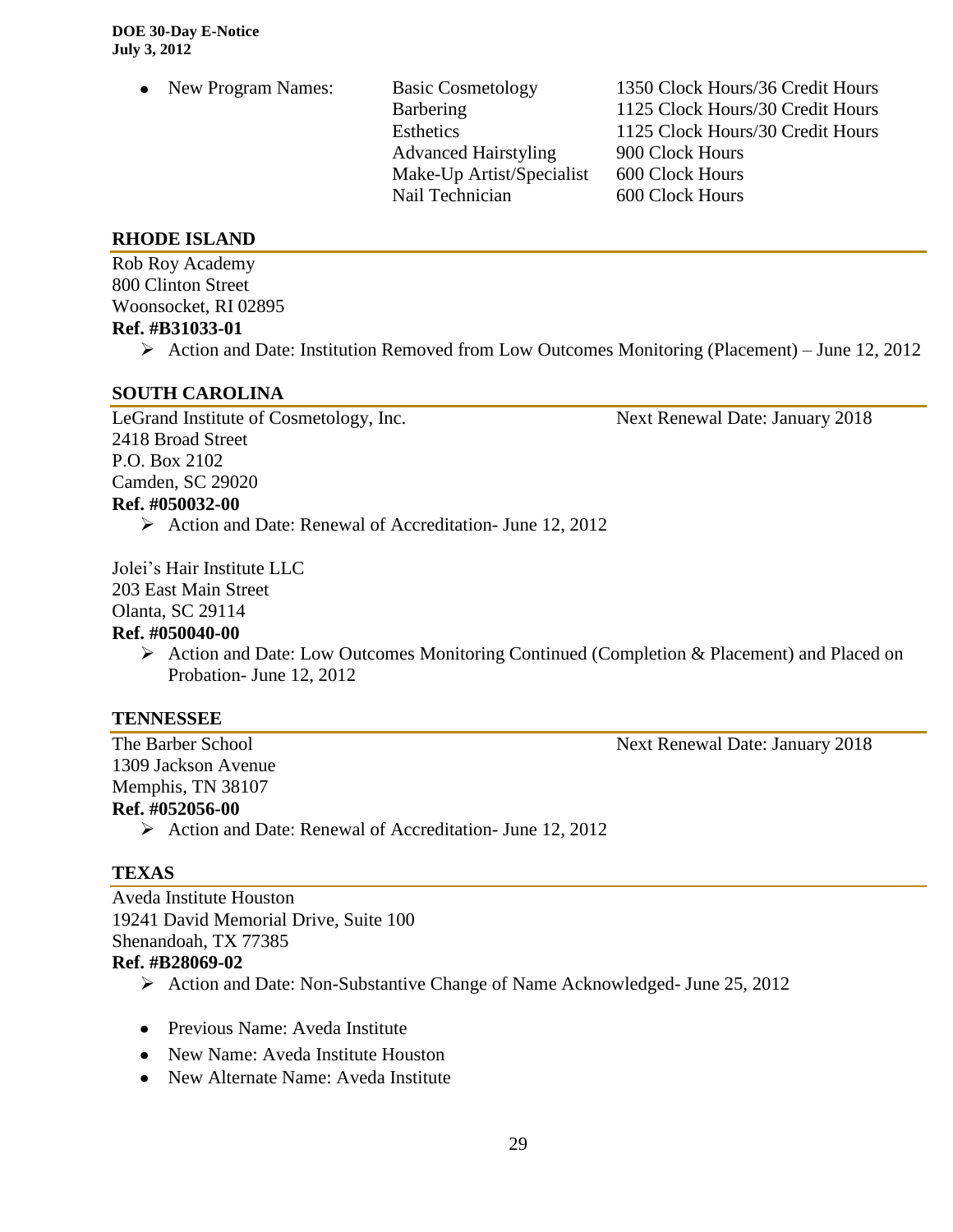Laredo Beauty College, Inc. 3020 North Meadow Avenue Laredo, TX 78040 **Ref. #053031-00** Action and Date: Low Outcomes Monitoring Continued (Completion)- June 12, 2012 Ogle School Hair Skin Nails Next Renewal Date: January 2018 720-B Arcadia Street Hurst, TX 76053 **Ref. #053111-00** Action and Date: Renewal of Accreditation- June 12, 2012 Ogle School Hair Skin Nails Next Renewal Date: January 2017 6125 Southwest Loop 820, Suite 128 Fort Worth, TX 76132 **Ref. #053112-00** Action and Date: Renewal of Accreditation- June 12, 2012 Paul Mitchell the School 10516 Old Katy Freeway, Suite A Houston, TX 77043 **Ref. #053133-00** Action and Date: Institution Removed from Low Outcomes Monitoring- June 12, 2012 I.T.S. Academy of Beauty **Next Renewal Date: January 2018** 3111 Midwestern Parkway, #110 Wichita Falls, TX 76308 **Ref. #053187-00**  $\triangleright$  Action and Date: Renewal of Accreditation- June 12, 2012 Aveda Institute- San Antonio 250 East Grayson, Suite 101 San Antonio, TX 78215 **Ref. #053194-00**  $\triangleright$  Action and Date: Low Outcomes Monitoring Continued (Placement) and Placed on Probation- June 12, 2012 Avenue Five Institute 8620 Burnet Road, Suite 300 Austin, TX 78757 **Ref. #053201-00** Action and Date: Non-Substantive Change in Program Length Acknowledged- June 18, 2012 • Previous Program Length: Instructor 250 Clock Hours New Program Length: Instructor 500 Clock Hours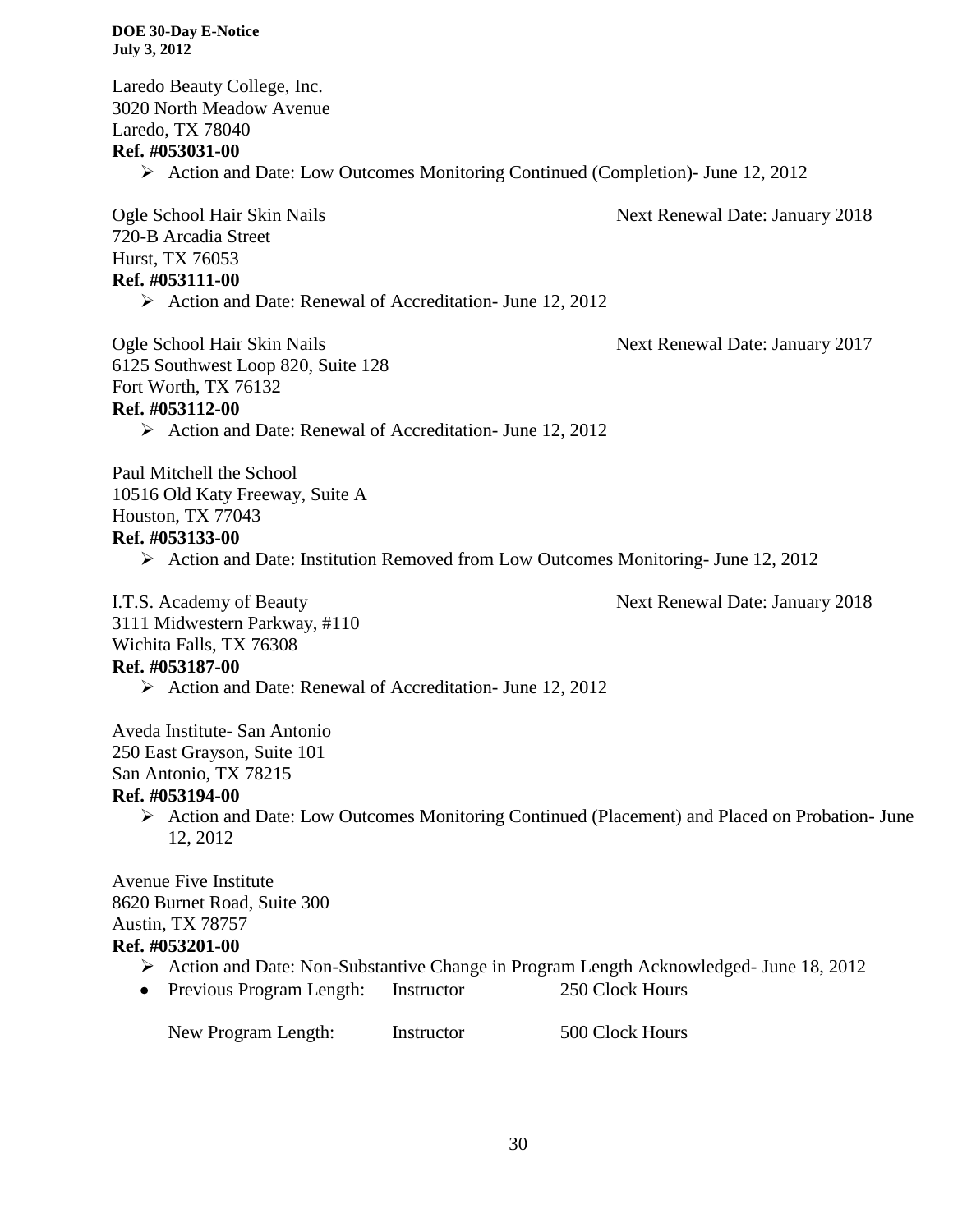Salon & Spa Institute 1425 Ruben Torres, Suite P Brownsville, TX 78521

#### **Ref. #053205-00**

 $\triangleright$  Action and Date: Institution Removed from Financial Monitoring- June 12, 2012

Wade Gordon Hairdressing Academy 7701 West Interstate 40, Suite 550 Amarillo, TX 79121 **Ref. #053210-00**

# Action and Date: Non-Substantive Change in Program Length Acknowledged- June 19, 2012

• Previous Program Length: Instructor 250 Clock Hours

New Program Length: Instructor 500 Clock Hours

# **UTAH**

Marinello School of Beauty 3721 South 250 West Ogden, UT 84405 **Ref. #B14323-08**

 $\triangleright$  Action and Date: Institution Removed from Financial Monitoring- June 12, 2012

Marinello School of Beauty 575 N. Main Street Layton, UT 84041 **Ref. #B14323-09**

 $\triangleright$  Action and Date: Institution Removed from Financial Monitoring- June 12, 2012

Sherman Kendall's Academy of Beauty Arts & Sciences 2230 South 700 East Salt Lake City, UT 84106 **Ref. #054020-00**

 $\triangleright$  Action and Date: Change of Control Approved with a Stipulation and Placed on Financial Reporting Requirement- June 12, 2012

| Previous Ownership: |      |     |
|---------------------|------|-----|
| Kenlew, Inc.        | 100% |     |
| Mr. Corey DeCamp    |      | 50% |
| Ms. Debra DeCamp    |      | 50% |
| New Ownership:      |      |     |
| Kenlew, Inc.        | 100% |     |
| Mr. Corey DeCamp    |      |     |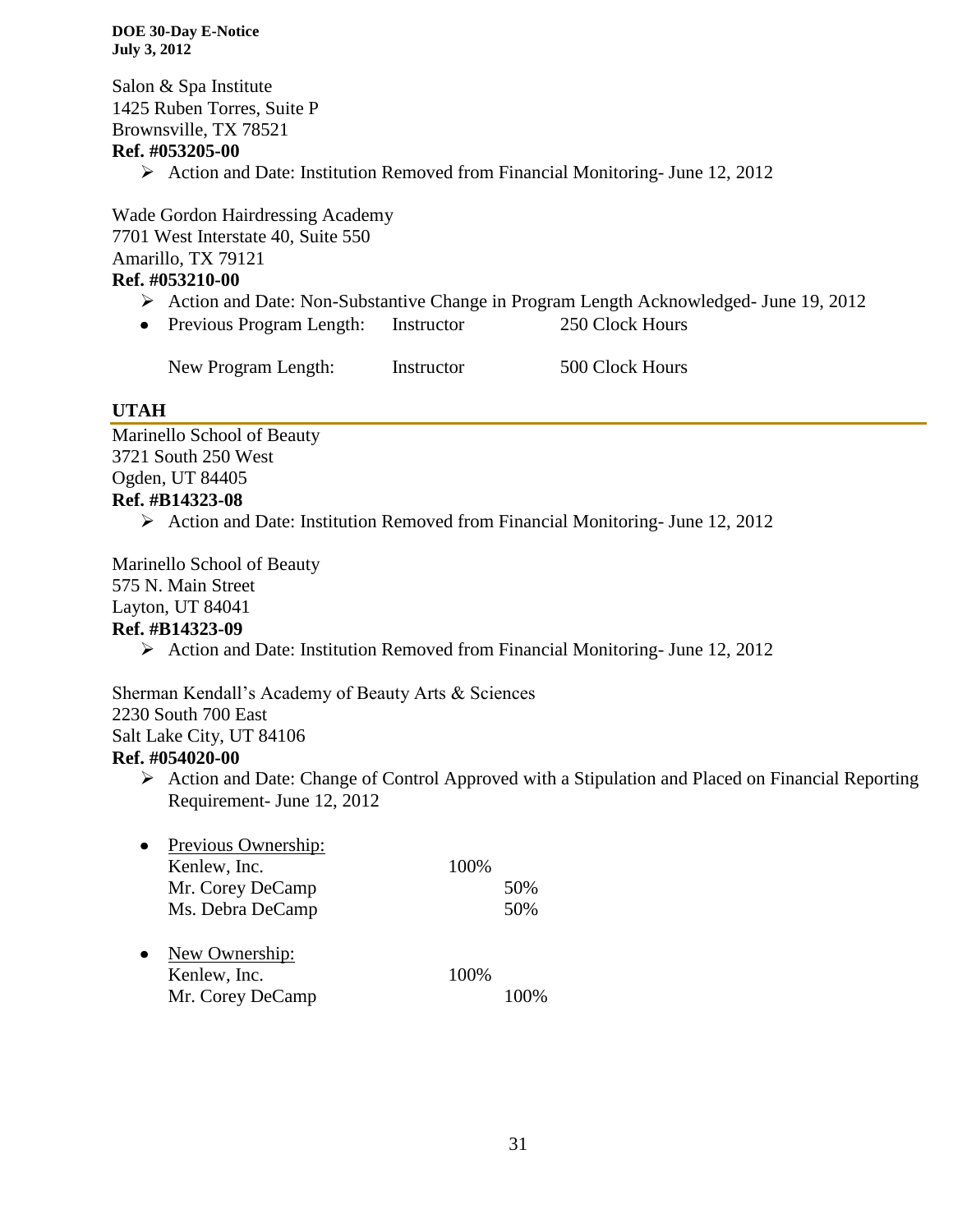Sherman Kendall's Academy of Beauty Arts & Sciences 7353 South 900 East Midvale, UT 84047

#### **Ref. #054023-00**

 $\triangleright$  Action and Date: Change of Control Approved with a Stipulation and Placed on Financial Reporting Requirement- June 12, 2012

| Previous Ownership: |      |     |
|---------------------|------|-----|
| Kenlew, Inc.        | 100% |     |
| Mr. Corey DeCamp    |      | 50% |
| Ms. Debra DeCamp    |      | 50% |
| New Ownership:      |      |     |
| Kenlew, Inc.        | 100% |     |
| Mr. Corey DeCamp    |      |     |

Marinello School of Beauty 2230 N. University Parkway Provo, UT 84604 **Ref. #054037-00**

 $\triangleright$  Action and Date: Institution Removed from Financial Monitoring- June 12, 2012

Aveda Institute Provo 1700 North State Street, Suite #18 Provo, UT 84604 **Ref. #054045-00**

- Action and Date: Non-Substantive Expansion of Campus Acknowledged- June 15, 2012
- Expanded Campus Facility: 1700 North State Street, Suite #22, Provo, UT 84604

Color My Nails School of Nail Technology 85 East 7200 South Midvale, UT 84047 **Ref. #054048-00**

 Action and Date: Change of Ownership Visit Acknowledged and Accreditation Continued with a Recommendation for Improvement- June 12, 2012

Bonnie Joseph Academy of Cosmetology & Barbering Next Renewal Date: May 2015 164 South Main Street Previous Ref. #I09110-00 Heber City, UT 84032 **Ref. #054068-00**

Action and Date: Initial Accreditation Granted- June 12, 2012

# **VIRGINIA**

Wards Corner Beauty Academy 7525 Tidewater Drive Norfolk, VA 23505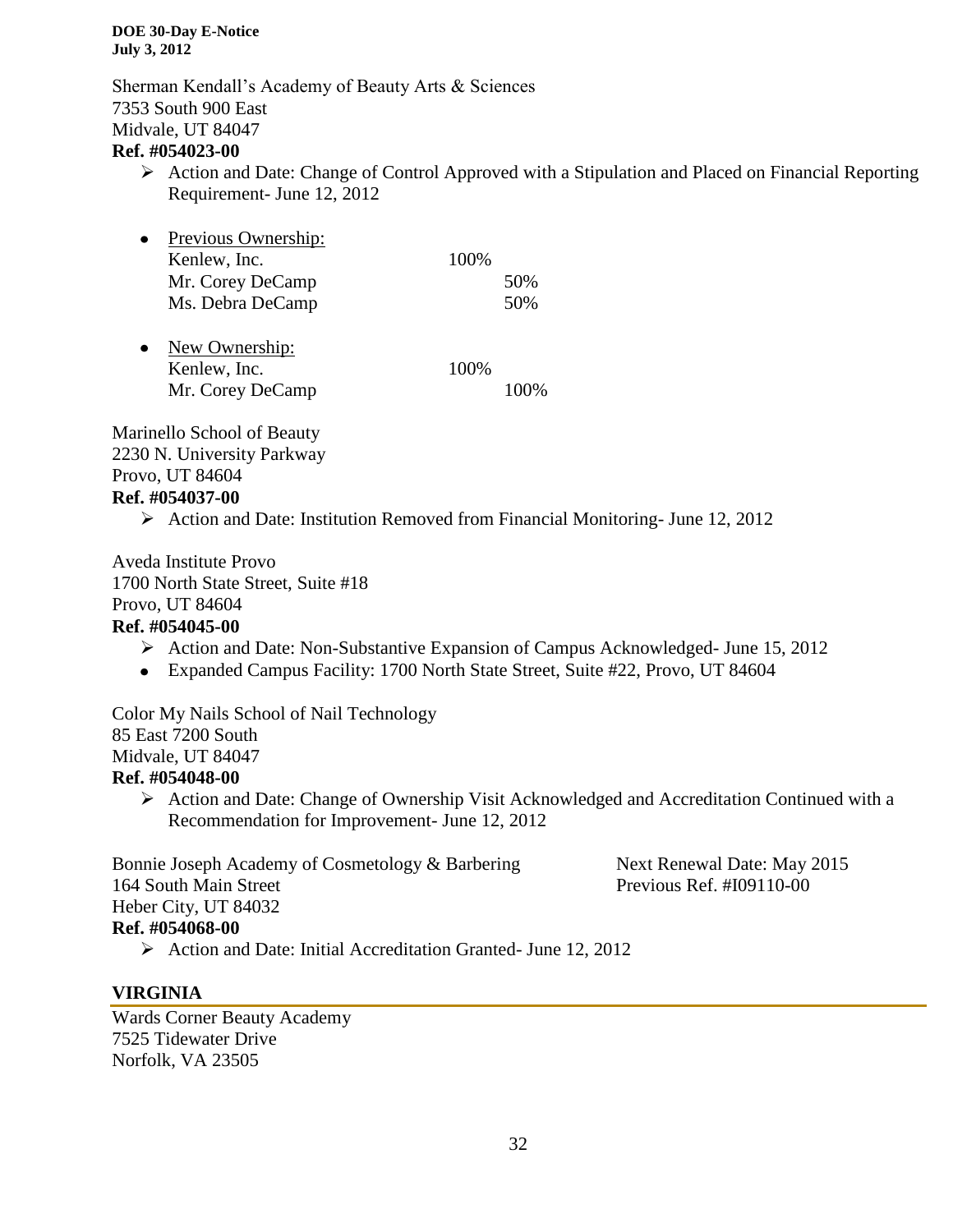#### **Ref. #056017-00**

- Action and Date: Removal of Program Acknowledged- June 15, 2012
- Program Removed: Manicuring 150 Clock Hours

Dominion School of Hair Design

1755 George Washington Memorial Highway Gloucester Point, VA 23062

# **Ref. #056052-00**

- Action and Date: Non-Substantive Change of Ownership Acknowledged- June 18, 2012
- Previous Ownership: Dominion Properties of Gloucester, Inc. 100% Gloria Lynn Murray 100% New Ownership:

| $1$ VCW $\cup$ WHC $\sin \theta$ .       |      |     |
|------------------------------------------|------|-----|
| Dominion Properties of Gloucester, Inc.  | 100% |     |
| Gloria Lynn Murray                       | 51%  |     |
| Dominion Educational Management Co., LLC | 49%  |     |
| William Jones                            |      | 34% |
| Dean Brownhill                           |      | 18% |
| Mona Reiser-Armstrong                    |      | 18% |
| Philip H. Weener                         |      | 18% |
| Eric J. Nathan                           |      | 12% |
|                                          |      |     |

# **WASHINGTON**

Glen Dow Academy of Hair Design and Salons, Inc. 309 West Riverside Spokane, WA 99201 **Ref. #057006-00**

- Action and Date: Non-Substantive Change in Program Length Acknowledged- May 30, 2012
- Previous Program Length: Cosmetology 1970 Clock Hours

#### **WISCONSIN**

Salon Professional Academy 3355 West College Avenue Appleton, WI 54914 **Ref. #059043-00**

> Action and Date: Change of Ownership Visit Acknowledged and Accreditation Continued- June 12, 2012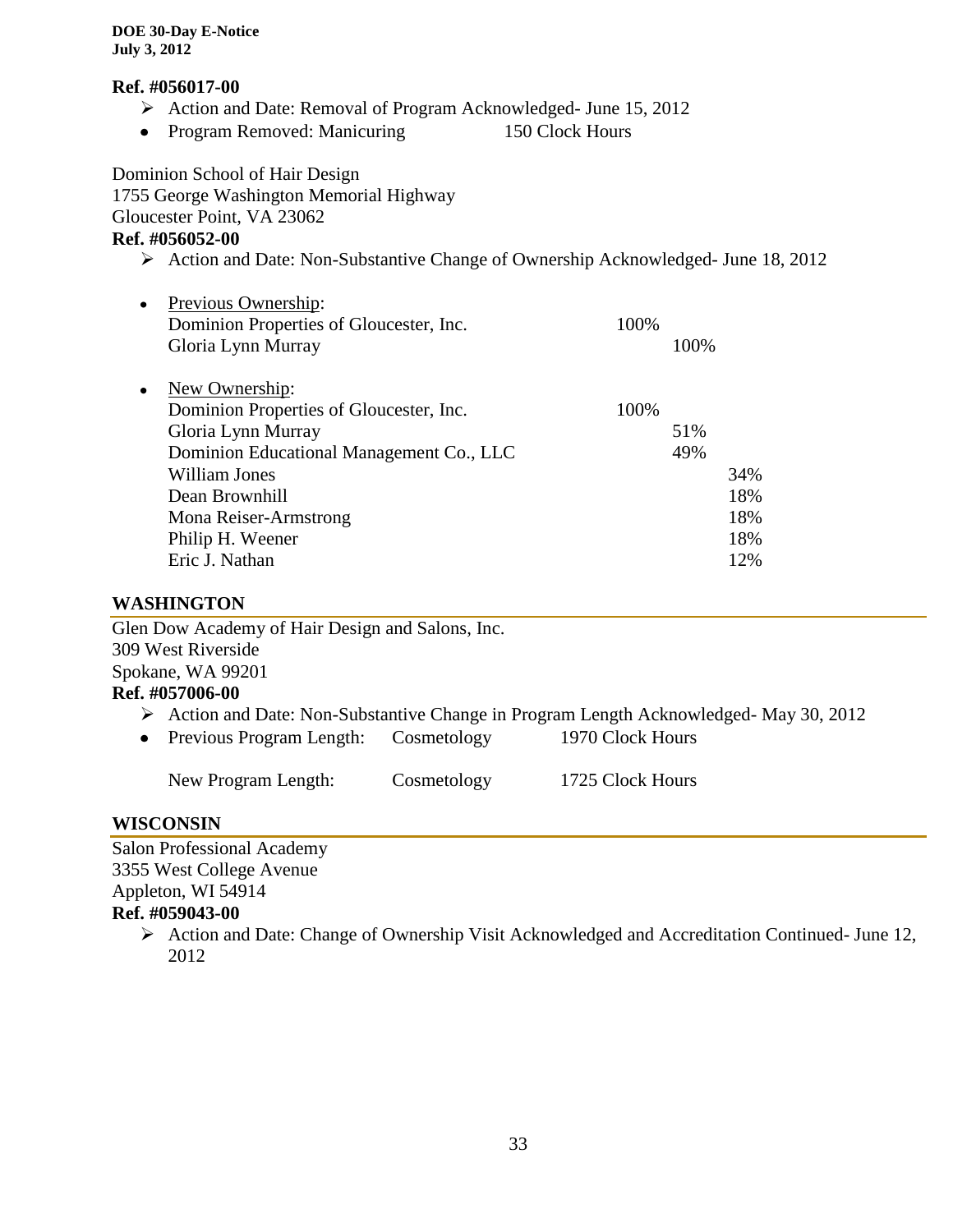#### **To The Following:**

# **United States Department of Education**

- 鬣 Ms. Kathleen Hochhalter- Special Assistant-- Administrative Actions & Appeals Division
- **Ms.** Mary Gust- Director-- Administrative Actions  $\&$  Appeals Division
- **Department of Education Accreditation Division- USDOE-- Washington, DC**
- Ms. Cathy Sheffield- Accreditation & State Liaison Office-- USDOE--- Washington, DC
- **MS. Rachael Shultz- Accreditation and State Liaison Office-- USDOE --- Washington, DC**
- Ms. Lauren Pope- Administrative Actions and Appeals Services Group-- Washington, DC
- Ms. Patrice Fleming-Team Leader-- School Participation Team--- Boston/New York
- **MS. Betty Coughlin- Area Case Director-- School Participation Team--- Boston/New York**
- Ms. Tracy Nave-Team Leader-- School Participation Team--- Boston/New York
- **Mr.** Christopher Curry- Team Leader-- School Participation Team--- Boston/New York
- Ms. Martina Fernandez-Rosario- Acting Area Case Director-- School Participation---
- **San Francisco/Seattle**
- **Ms. Kerry O'Brien- Team Leader-- School Participation Team--- Denver**
- **Mr. Michael Frola- Area Case Director-- School Participation Team--- Philadelphia**
- **Ms. Nancy Paula Gifford- Area Case Director-- School Participation Team--- Philadelphia**
- Mr. Jesus Moya- Area Case Director-- School Participation Team--- Dallas
- **MS. Kim Peeler-Team Leader-- School Participation Team--- Dallas**
- **Ms. Cynthia Thorton- Area Case Director for Region 6-- School Participation Team--- Dallas**
- **Mr. Christopher Miller-Team Leader-- School Participation Team--- Atlanta**
- **Mr.** Charles Engstrom- Area Case Director-- School Participation Team--- Atlanta
- **Mr. Ralph Lobosco- Area Case Director-- School Participation Team--- Kansas City**
- Mr. Douglas Parrott- Area Case Director-- School Participation Team--- Chicago/Denver
- **MS. Carolyn White-Team Director-- School Participation Team--- South Central**

# **Accreditors**

- **Mr. Roger J. Williams- Executive Director-- ACCET**
- **Mr. Michale McComis, Ed.D.- Executive Director-- ACCSCT**
- **Mr.** Albert Gray, Ph.D.- Executive Director-- ACICS
- **Dr.** Gary Puckett- Executive Director-- COE

# **State Authorities**

- **Mr. Bob McKee- AL State Board of Cosmetology-- Montgomery, AL**
- Ms. Theresa Bunch- AZ State Board of Cosmetology-- Tempe, AZ
- Ms. Kelli Kersey- AR Department of Health (Section Chief, Cosmetology)-- Little Rock, AR
- **Mr. Charles Kirkpatrick- AR State Board of Barber Examiners-- Little Rock, AR**
- Ms. Kristy Underwood- CA Board of Barbering & Cosmetology-- Sacramento, CA
- Ms. Christine Jones- CA Board of Barbering & Cosmetology-- Sacramento, CA
- **Ms. Pamela Goens- CO Office of Barber & Cosmetology Licensure-- Denver, CO**
- Mr. Douglas Parrott- Area Case Director-- School Participation Team—Denver, CO
- Ms. Janet Brancifort- CT Examining Board for Barbers, Hairdressers, & Cosmeticians-- Hartford, CT
- Ms. Judy Letterman- DE Board of Cosmetology & Barbering-- Dover, DE
- **Mr. Clifford Cooks- DC Department of Consumer & Regulatory Affairs-- Washington, DC**
- **Ms. Robyn Barineau- FL State Board of Cosmetology & Barbers Board-- Tallahassee, FL**
- **Mr.** Josh Waters- GA State Board of Cosmetology & GA Board of Barbers-- Macon, GA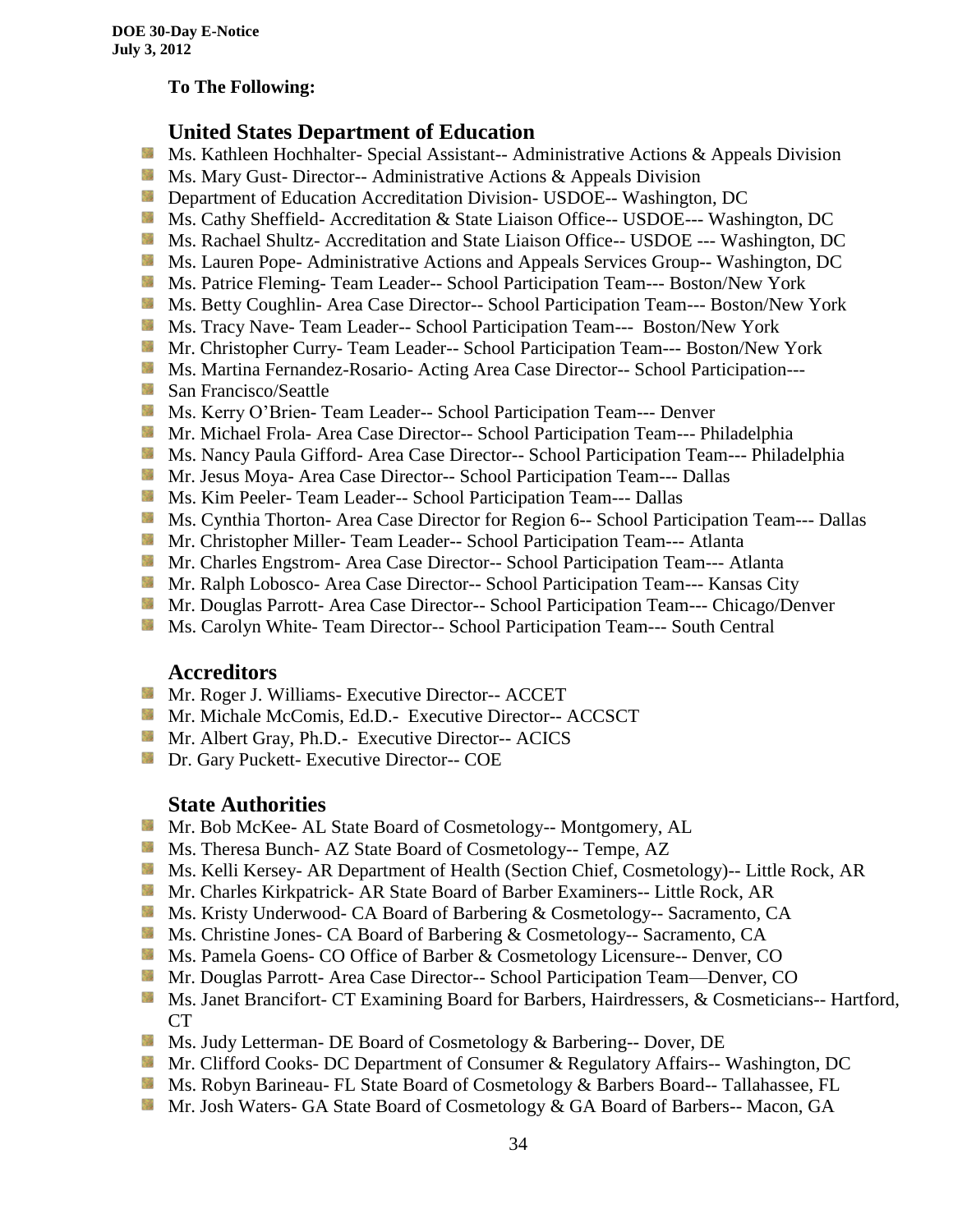- 漆 Ms. Margaret Guerrero- Guam Board of Barbering & Cosmetology-- Mangilao, Guam
- **MS. Laureen Kai- HI Barbering & Cosmetology Department-- Honolulu, HI**
- **Ms.** Tana Cory- ID Bureau of Occupational Licenses-- Boise, ID
- **Mr.** Todd Robertson- IL Division of Professional Regulation-- Springfield, IL
- **Mr. Joe Darnell- IL Division of Professional Regulation-- Springfield, IL**
- **MS.** Tracy Hicks- IN Professional Licensing Agency-- Indianapolis, IN
- **MS. Rosemary Bonanno- IA Board of Cosmetology Examiners-- Des Moines, IA**
- **Ms. Mary Lou Davis- KS State Board of Cosmetology-- Topeka, KS**
- SB. Mr. H.R. Vacek- KS State Barber Board-- Topeka, KS
- Mr. Charles Lykins- KY Board of Hairdressers & Cosmetologists-- Frankfort, KY
- **Mr.** Steven Young-LA State Board of Cosmetology-- Baton Rouge, LA
- 56 Ms. Latrice Matthews- LA Board of Barber Examiners-- Baton Rouge, LA
- Ms. Geraldine Betts- ME Department of Professional & Financial Regulation-- Augusta, ME
- Mr. Robert Wood- MD State Board of Cosmetologists-- Baltimore, MD
- **Maryland State Board of Barbers- Baltimore, MD**
- Ms. Helen Peveri- MA Board of Cosmetology-- Boston, MA
- Ms. Mary Jayne Fay, Ed.D.- MA Department of Education-- Malden, MA
- Ms. Linda Clewley- MI State Board of Cosmetology-- Lansing, MI
- **MS.** Gina Stauss- MN Board of Cosmetologist Examiners-- Minneapolis, MN
- Ms. Barbara Reid- MS State Board of Cosmetology-- Jackson, MS
- Ms. Emily Carroll- MO State Board of Cosmetology-- Jefferson City, MO
- Ms. Grace Berger- MT Board of Barbers & Cosmetologists-- Helena, MT
- Ms. Kris Chiles- NE State Board of Cosmetology Examiners-- Lincoln, NE
- Nebraska Board of Barber Examiners- Lincoln, NE
- Ms. Nadine Griego- NV State Board of Cosmetology-- Las Vegas, NV
- Nevada State Board of Massage Therapy- Las Vegas, NV
- **Ms. Kathryn Wantuck- NH State Board of Barbering, Cosmetology, and Esthetics-- Concord, NH**
- Mr. Jay Malanga- NJ Board of Cosmetology & Hairstyling-- Newark, NJ
- Ms. Antoinette Griego- NM State Board of Barbers & Cosmetologists-- Santa Fe, NM
- Ms. Jackie Holmes- New Mexico Massage Therapy Board-- Santa Fe, NM
- **Ms. Kathleen McCoy- NY Department of State-Division of Licensing Services-- Albany, NY**
- Sila Ms. Carol Yates- NY State Education Department-Bureau of Proprietary School Supervision-- Albany, NY
- Ms. Lynda Elliott- NC State Board of Cosmetic Art Examiners- Raleigh, NC
- **North Carolina Board of Barber Examiners- Raleigh, NC**
- **North Carolina Board of Massage and Bodywork Therapy- Raleigh, NC**
- **MS.** Sue Meier- ND State Board of Cosmetology-- Bismarck, ND
- Ms. Tona Stevenson- North Dakota State Board of Barber Examiners-- Dickenson, ND
- Mr. James P. Trakas- Executive Director-- OH State Board of Cosmetology--- Grove City, OH
- Ms. Sherry Lewelling- OK Board of Cosmetology-- Oklahoma City, OK
- **Ms. Samantha Patnode- OR Health Licensing Agency-- Salem, OR**
- Ms. Kelly Diller- PA State Board of Cosmetology-- Harrisburg, PA
- Mr. Juan Bigio Ramos, Ph.D.- PR General Council of Education-- San Juan, PR
- **Mr.** Enrique Martinez- PR Examining Board of Beauty-- San Juan, PR
- **Ms. Gail Giuliano- RI State Board of Barbering & Hairdressing-- Providence, RI**
- Mr. Eddie Jones- SC State Board of Cosmetology-- Columbia, SC
- Ms. Kathryn Boyd- SD Cosmetology Commission-- Pierre, SD
- **Ms. Beverly Waller- TN Board of Cosmetology-- Nashville, TN**